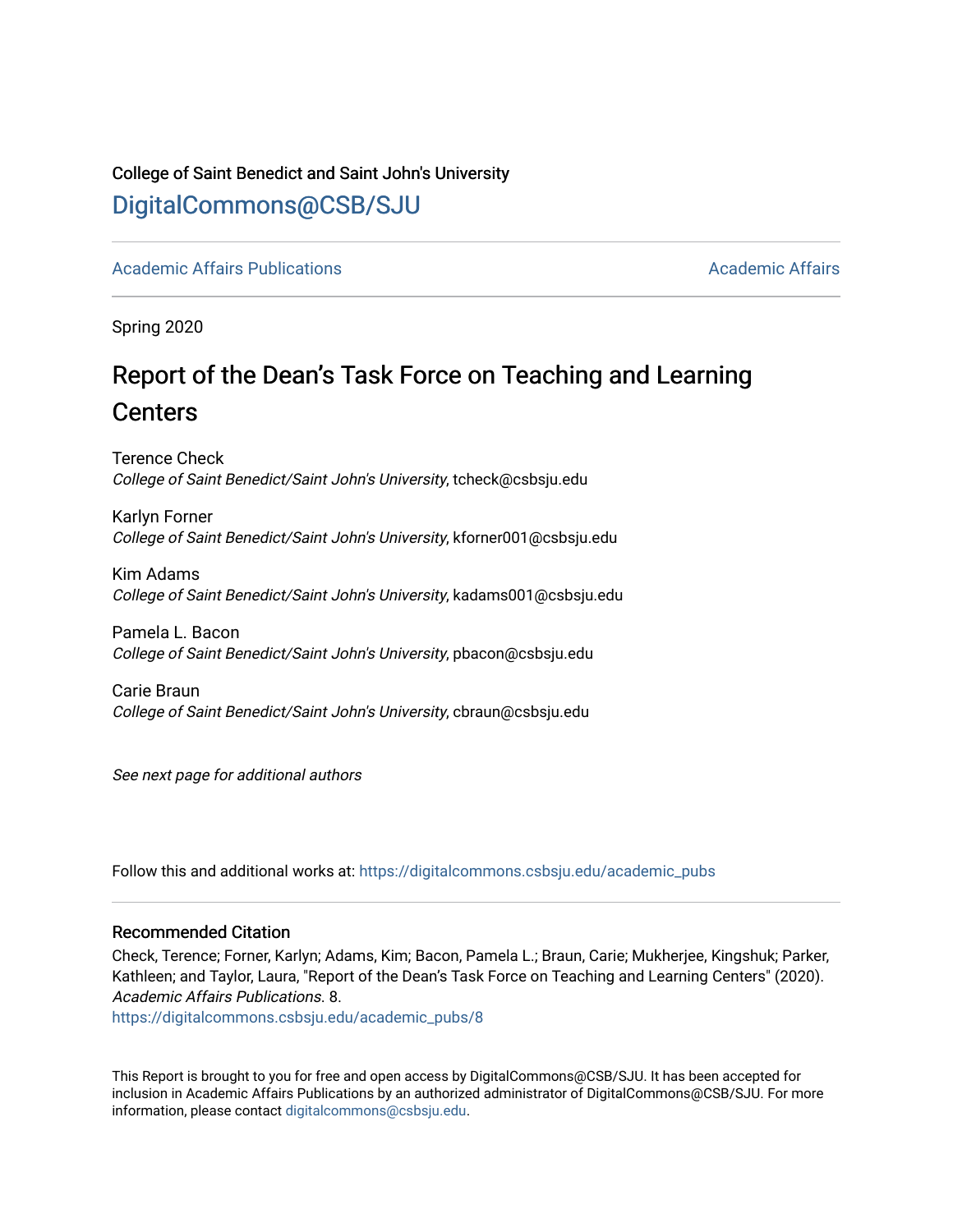# Authors

Terence Check, Karlyn Forner, Kim Adams, Pamela L. Bacon, Carie Braun, Kingshuk Mukherjee, Kathleen Parker, and Laura Taylor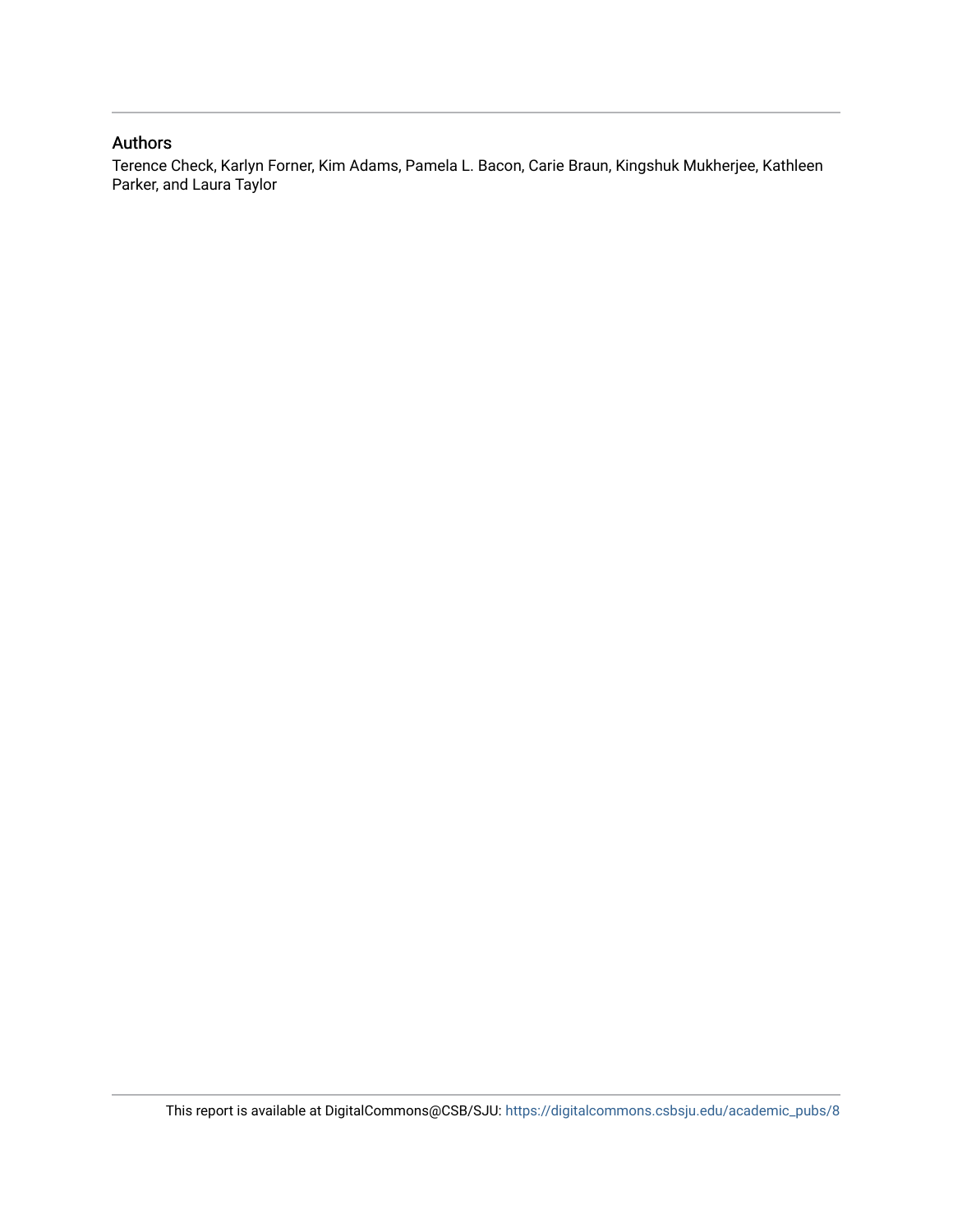#### **Report of the Dean's Task Force on Teaching and Learning Centers**

Terence Check (Dean of the Faculty) and Karlyn Forner (Grants Officer) and the Dean's Task Force on Teaching and Learning Centers: Kim Adams, Pam Bacon, Carie Braun, Kingshuk Mukherjee, Kathy Parker, Laura Taylor.

College of St. Benedict and St. John's University

Spring 2020

Contact: Dr. Terence Check, tcheck@csbsju.edu

#### **Introduction**

As the landscape of higher education changes, faculty members at small, liberal arts colleges face a series of challenges and opportunities, including new and emerging technology, the changing demographics of the student body, the expectation of interdisciplinary knowledge, and pressure to make the liberal arts relevant to a skeptical public (Davidson 2017; Sorcinelli 2007; Sorcinelli 2014). In this environment, student learning and success has emerged as a clear priority, and several colleges and universities have responded with faculty development programs to help faculty members stay current with innovations in pedagogy. According to a three-year study conducted by Carleton College and Washington State University, such investments in faculty development result in enhanced student learning, with tangible benefits of student retention and improved graduation rates. Importantly, faculty development also aids in the recruitment and retention of talented faculty who contribute to an institution-wide culture of teaching excellence (Condon et. al. 2016).

A teaching and learning center coordinates and facilitates programming to improve faculty teaching. A center provides training, mentoring, and networking to faculty and staff, performing a vital aspect of the colleges' mission to support teachers, enhance learning, and build community. All members of the community benefit from this work, especially the students through enhanced learning developed as a result of improved pedagogical practices.

This is a crucial moment to develop a teaching and learning center at CSB/SJU. The colleges have recently invested in a network for student success including a first-year experience course, and the faculty have adopted a new general education Integrations Curriculum. In addition, the Mellonfunded "Becoming Community" initiative is engaging faculty in conversations on diversity, inclusion and equity issues. While these are significant and positive changes, the "shortcoming of too many of these discussions focused on student learning, however, is that faculty—and the role that faculty play—is often an afterthought," according to Michael Reder in an issue of *Peer Review* devoted to faculty development. "In order to affect any kind of widespread change in student learning," he says, "we need to offer specific pedagogical support to faculty who will play an essential role in that change" (Reder 2007).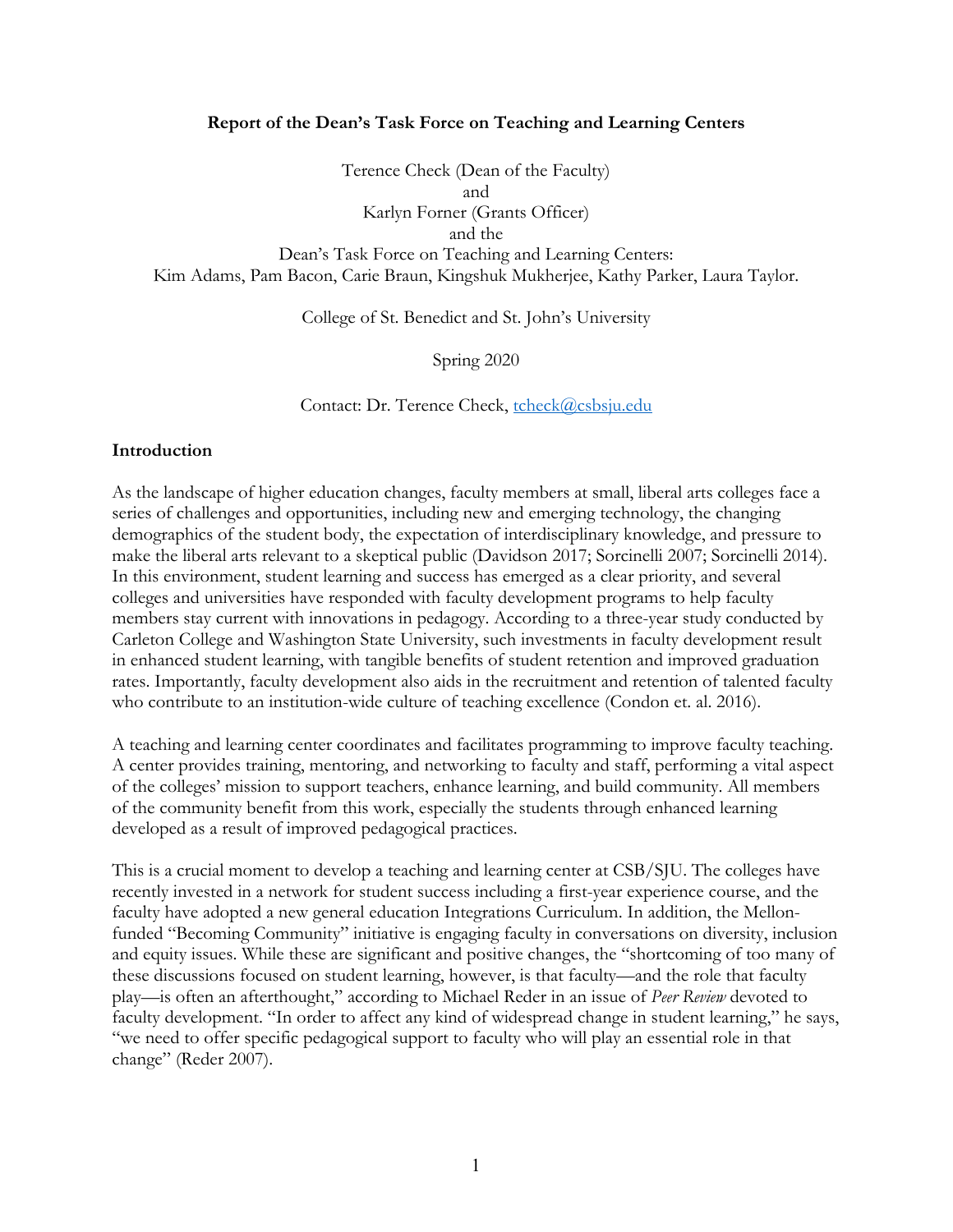At the fall 2018 Faculty Workshop, faculty were invited to provide feedback on the kinds of services they desired from a teaching and learning center. Faculty members responded that they wanted opportunities to connect with their colleagues in other disciplines and learn how they teach and engage students. They envisioned the center being a place where they could access up-to-date information on the scholarship of teaching and learning and current best practices in pedagogy and learn how to teach to a diverse student audience. Following the workshop, the dean of the faculty and the executive assistant to the dean of the faculty reviewed the services and structures of teaching and learning centers at peer and aspirant institutions and conducted a review of the literature on the topic. The dean of the faculty participated in a discussion with members of the Faculty Development and Research Committee (FDRC) on Charlene D'Avanzo's article, "Supporting Faculty through a New Teaching and Learning Center"; attended a workshop on "Developing Educational Development: Guidelines for Creating or Revitalizing a Center for Teaching and Learning," sponsored by the Professional and Organizational Development (POD) Network in Higher Education, held in the spring semester 2019; participated in a March 2019 Association of American Colleges & Universities (AAC&U) webinar on "The evolving contributions of teaching centers in rewriting the value narrative of education"; and conducted focus groups with faculty in spring 2019 on mentoring experiences at CSB/SJU.

In fall 2019, the dean of the faculty convened a task force to make recommendations for establishing a teaching & learning center at CSB/SJU. In addition to reviewing research on the topic, members of the task force had an opportunity to meet in person with Dr. Mary Deane Sorcinelli, the former associate provost for faculty development at the University of Massachusetts at Amherst, previous president of the POD Network, and a nationally known scholar on faculty development, faculty mentoring, and teaching and learning centers. Following Dr. Sorcinelli's campus visit, the dean of the faculty attended the POD national conference in fall 2019 which included multiple sessions on starting new programs.

The task force focused its attention on evidence-based practices that have worked at small liberal arts colleges (SLACs). The task force found particularly helpful the work of Mary Deane Sorcinelli, who has roots in and has consulted with liberal arts colleges on teaching & learning centers, and Michael Reder, who has written several articles and book chapters on teaching centers in the context of small, liberal arts colleges. In addition, Vicki L. Baker, Laura Gail Lunsford, and Meghan J. Pifer's book, *Developing Faculty in Liberal Arts Colleges*, published in 2017, proved quite helpful, as the authors conducted a mixed-methods study of faculty development programs and experiences at thirteen liberal arts colleges that constitute the Great Lakes Colleges Association (GLCA). Finally, Andrea Beach, Mary Deane Sorcinelli, Ann E. Austin, and Jaclyn K. Rivard's book, *Faculty Development in the Age of Evidence*, published in 2016, provided a useful summary of program services and practices based on an extensive national survey of faculty developers.

The task force decided to author this white paper with its recommendations as a step recommended by Douglas L. Robertson in his chapter, "Establishing An Educational Development Program," in *A Guide to Faculty Development* (2010). Robertson argues that a task force report can garner support and contribute to the "establishment and ultimate success" of a program. In fact, Robertson points to a growing phenomenon in higher education that our institutions can relate to-- "a once functioning program that for whatever reason disappeared or was significantly diminished but now is being reincarnated" (p. 35).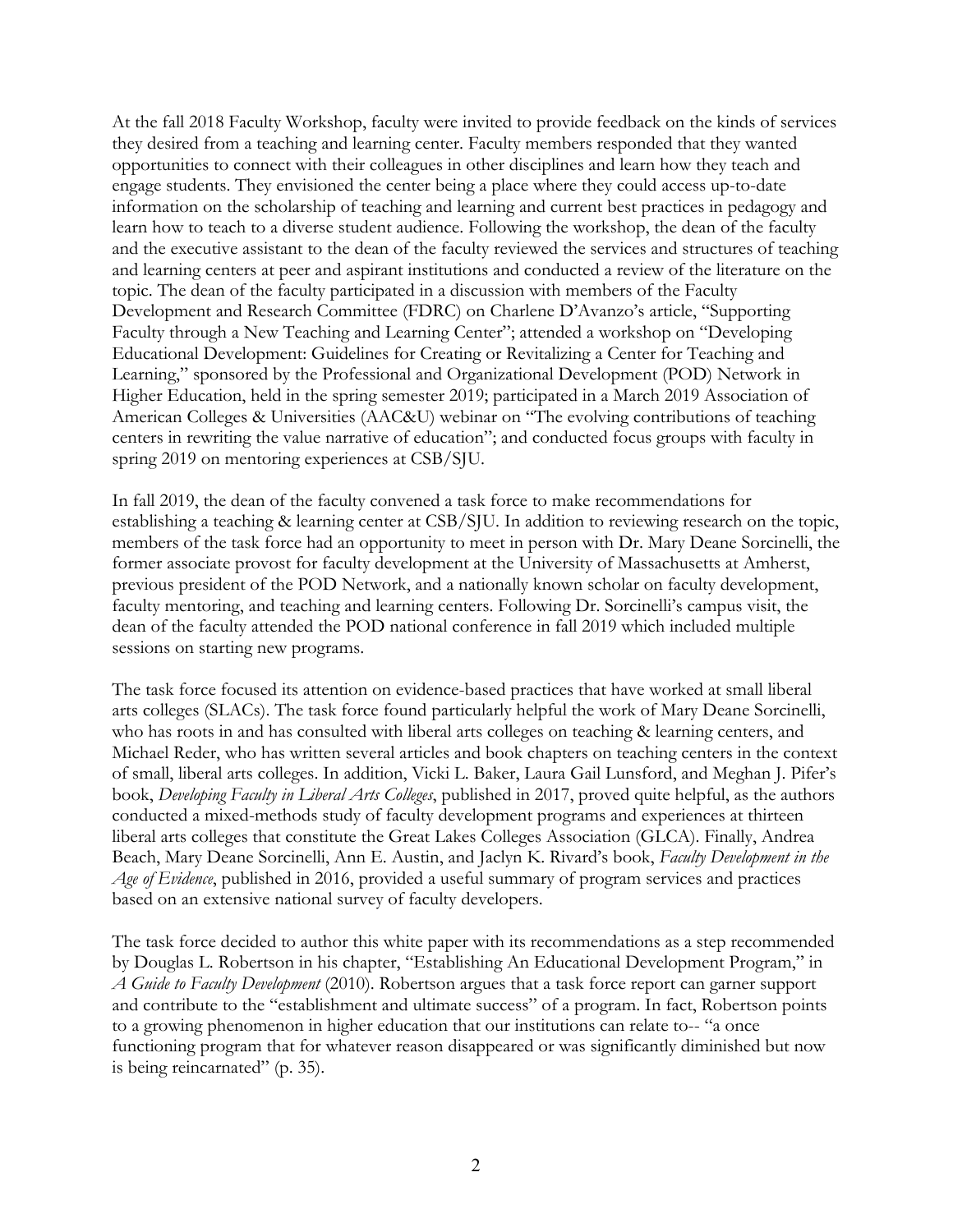# **History of Faculty Development at CSB/SJU**

The College of Saint Benedict and Saint John's University have had campus-based programs of faculty development focused on teaching since the mid-1970s. In 1974, SJU received a Hill Foundation grant to open its Learning Resources Center "to aid faculty members in the use of both traditional and innovative teaching methods." Dr. Norman James served as its first director followed by Dr. Michael Clark. Faculty development activity was reported as a fundraising priority over capital campaigns in the 1980s and 1990s, and faculty had opportunity to participate in targeted development activities, such as a 1985 FIPSE-funded program focused on gender studies. In 1990 CSB/SJU were awarded a Bush Foundation grant to establish the Learning Enhancement Service (LES). Dr. Tom Creed was the founding director of LES, located in Clemens Library, and CSB/SJU continue to recognize his commitment to effective pedagogy with its Tom Creed Memorial Award. In 1997, Dr. Ken Jones accepted the position of LES Director. While other faculty members have provided leadership and assistance to LES, including Professors Wendy Klepetar, Virginia Arthur, and Kathy Twohy, it has been Dr. Jones's long association with the program that has underlaid its ongoing mission of "enhancing student learning by providing opportunities for good teachers to become even better at their craft." However, over the past decade financial support for LES has diminished such that the program cannot provide the range of services that educational developers argue in the literature are needed.

In 2015, CSB/SJU received twin, two-year grants from the Andrew W. Mellon Foundation "to support professional development for faculty teaching an increasingly diverse student body." The CSB grant targeted humanities faculty, and the SJU grant focused on faculty who taught in the First-Year Seminar Program (Hinton and Hemesath, 2017). Members of the Mellon cohort attended workshops on inclusive teaching and advising with a range of experts and worked to implement strategies to make the courses they were teaching more inclusive for students. Participating faculty members experimented with five different types of inclusivity in their courses: curricular diversity; inclusivity as explicit attention to good teaching methods for greater engagement; inclusivity as cultural competency; inclusivity as funds of knowledge or asset-based pedagogical approach; and inclusivity as facilitating difficult conversations.

This was followed by a second successful Mellon Foundation grant, known as the Becoming Community Initiative, which according to its website "aims to create transformative inclusion among faculty, staff, monastics, students, alumni, and community partners at the College of Saint Benedict (CSB) and Saint John's University (SJU)." The initiative has led to a Workshop Series & Certificate Program, as well as the development of Dialogue Groups, which are steady groups that meet together regularly through fall. 2020. However, while each dialogue group has its own "distinct focus topic related to transformative inclusion," most do not address teaching or pedagogy specifically. Further, the Mellon-funded initiative will conclude its work after the fall 2020 semester. The Becoming Community administrative team has met with the dean of the faculty to explore ways that a proposed teaching and learning center could continue some of the work on diversity, inclusion, and justice pedagogy once the Mellon grant period expires.

# **Faculty Feedback**

At the faculty workshop in August 2018, faculty members were asked to reflect on the following questions: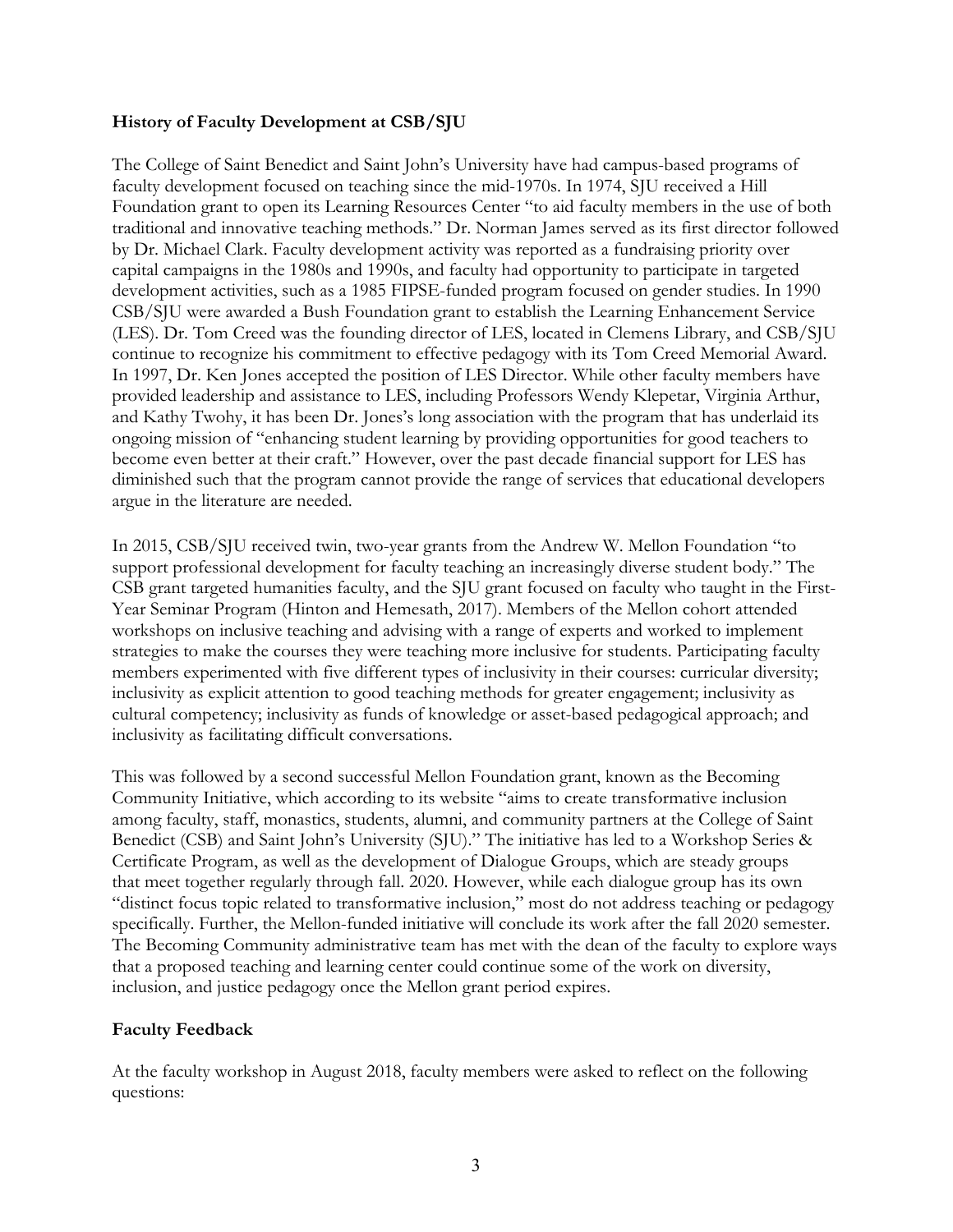- How might a teaching, learning, and research center help you?
- What should be the most urgent goals of a teaching, learning, and research center?
- If resources are limited, what are the most important services and activities that a teaching and learning center could provide?

In the following small group conversations, faculty members identified ways that they envisioned a teaching and learning center helping them. These included:

*Fostering connections between colleagues across the institutions around best teaching practices.* Faculty members wanted opportunities to connect with their colleagues in other disciplines and learn how they teach and engage students. They thought a teaching and learning center could be a place where these connections could be made in an organized and institutionally supported way.

*Providing opportunities for faculty members to learn from each other, whether through discussion groups, workshops, mentoring, observation, or collaboration.* Faculty members were enthusiastic about the possibility of learning from their fellow colleagues. One group explained, "Faculty peers are most useful because their information comes from concrete experience." They envisioned this learning taking place in a variety of settings, such as structured discussions about teaching, peer-to-peer mentoring, classroom observation, faculty retreats, and collaborative workshops about teaching strategies.

*Being a resource for innovative pedagogical techniques and best practices, as well as a place for collaboration on teaching ideas and strategies.* Beyond programming, faculty members envisioned the center being place where they could access up-to-date information on the scholarship of teaching and learning and current best practices in pedagogy. One suggestion was that the center maintain a library of teaching strategies and assignments developed by faculty members that fellow colleagues could draw on.

*Helping faculty adopt inclusive teaching methods for increasingly diverse classrooms.* Faculty members hoped that a teaching and learning center could help them better understand and meet the diverse needs of their students. They expressed interest in learning and adopting more inclusive and culturally-responsive teaching strategies and knowing more about creating learning experiences out of difficult conversations.

*Educating faculty on how to effectively use and integrate technology in the classroom.* Faculty members expressed a desire to know and meet the needs of 21<sup>st</sup> century learners, and they wanted a teaching and learning center to assist them in learning about and better integrating technology in their classrooms.

*Demonstrating institutional support for faculty creativity.* Faculty members stressed that the adoption of thoughtful, innovative pedagogy across the campuses needed strong institutional support. They suggested grants, release time, financial support for a teaching and learning center, and incentives for trying new teaching strategies as some of the ways to demonstrate this support.

*Goals:* Three potential goals for the proposed teaching and learning center emerged out of the faculty members' conversations, specifically, to help faculty: 1) Know and meet the needs of the students; 2) Improve and reinvigorate teaching; and 3) Foster connections across disciplines and create a culture of shared learning among colleagues.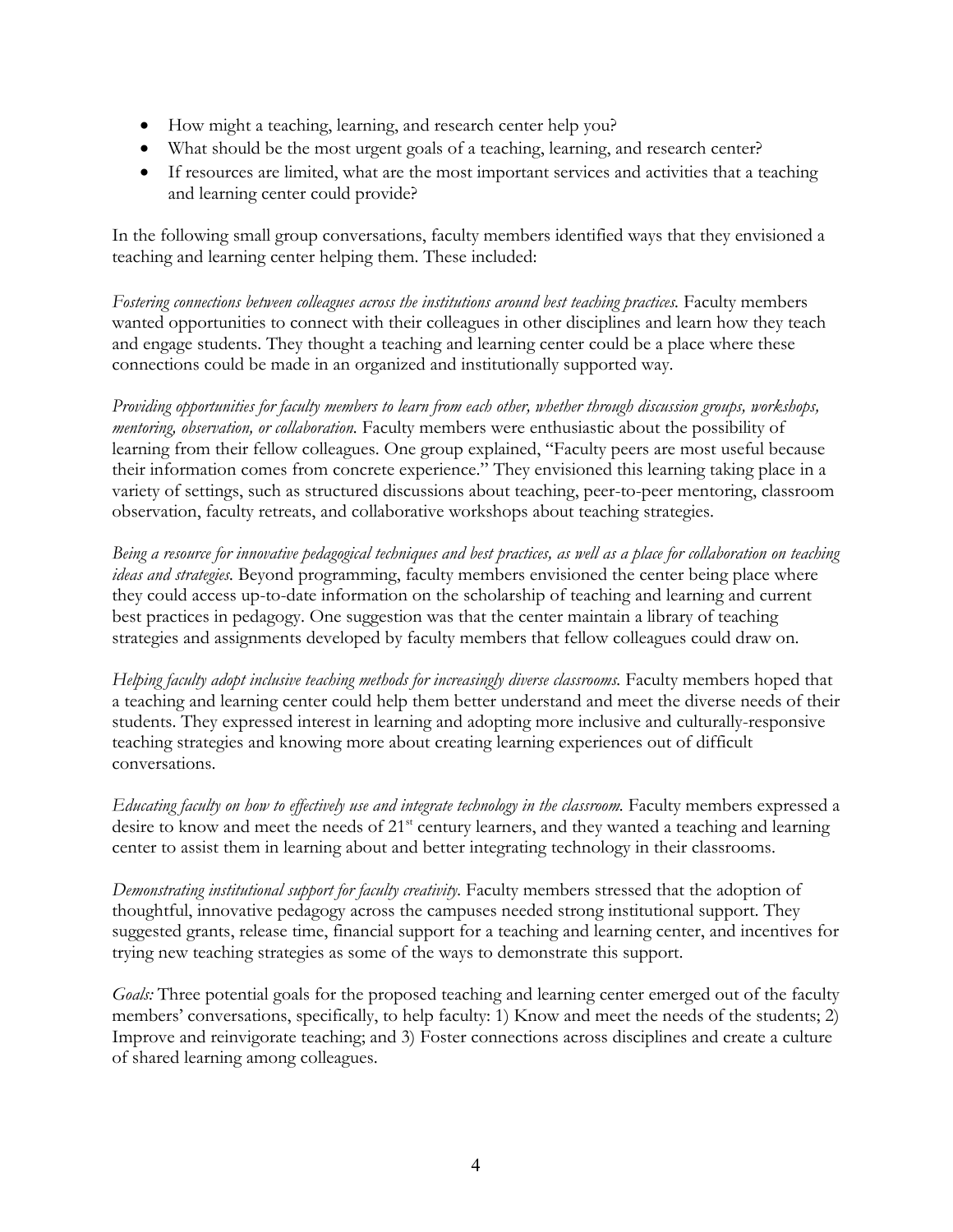In the feedback provided at the workshop, faculty indicated that they wanted a center that was a visible institutional priority and had a significant presence and identity on campus. Faculty indicated they wanted the center to focus on enhancement of teaching, expressing interest in pedagogy workshops where faculty peers would share ideas and practical strategies with their colleagues; individual consultations and classroom observations to help faculty members assess the effectiveness of their teaching and develop and implement new teaching strategies; and grants to attend pedagogical conferences where they could gain knowledge about the most current scholarship and practices in teaching and learning.

Faculty members wanted to see a more robust mentoring program, one less centered on senior faculty members imparting wisdom to younger colleagues and more based on a peer-to-peer or cohort model. They envisioned formal and informal mechanisms that would encourage faculty members at all career stages to engage with and learn from each other. One suggestion was forming faculty focus groups and learning communities where faculty could meet in small groups to read books, share teaching experiences and discuss current best practices in teaching.

Faculty hoped that the center for teaching and learning would provide training and feedback for faculty at all levels of experience: new faculty programs including orientation, training on the basics of pedagogy, and multiple avenues for feedback over the first three years; workshops for mid-career faculty, post-tenure mentoring, and support for reimagining existing courses; late career faculty cohorts and programs to "help faculty stay fresh." Faculty also asked for resources, time, and support for course design and implementing new pedagogy, such as inclusive and culturally sensitive teaching, and other best practices in the classroom.

In reviewing the feedback from the fall faculty workshop, the task force noticed that the suggestions focused on teaching improvement. While this should not come as a surprise, it was noted that the dean of the faculty had suggested a range of possible services for a center (including research support), but the feedback emphasized the importance of pedagogy enhancement and collaborations and conversations about teaching. While research and creative work are important aspects of faculty development at CSB/SJU, faculty currently receive support for these activities through the Academic Travel Fund administered by the dean of the faculty, as well as grants administered by the Faculty Development and Research Committee (FDRC). Therefore, the task force recommends that the focus of the teaching and learning center be on teaching and student learning, although the center may offer support for the scholarship of teaching and learning (SoTL).

# **Mission and Goals**

Tara Gray and Susan E. Shadle, in their article, "Launching or Revitalizing a Teaching Center: Principles and Portraits of Practice," published in the May 2009 issue of the *Journal of Faculty Development*, argue, "It is important to have a clearly articulated mission statement and goals, as these will help to define the scope of your activities and focus your work" (p. 6). Realizing that the incoming director of the CTL will play a significant role in shaping mission and defining programming, the task force decided not to draft its own mission statement. We envision one of the first tasks of the new director will be to consult with an advisory board and write a mission statement that coincides with common expectations of such centers and our unique institutional context.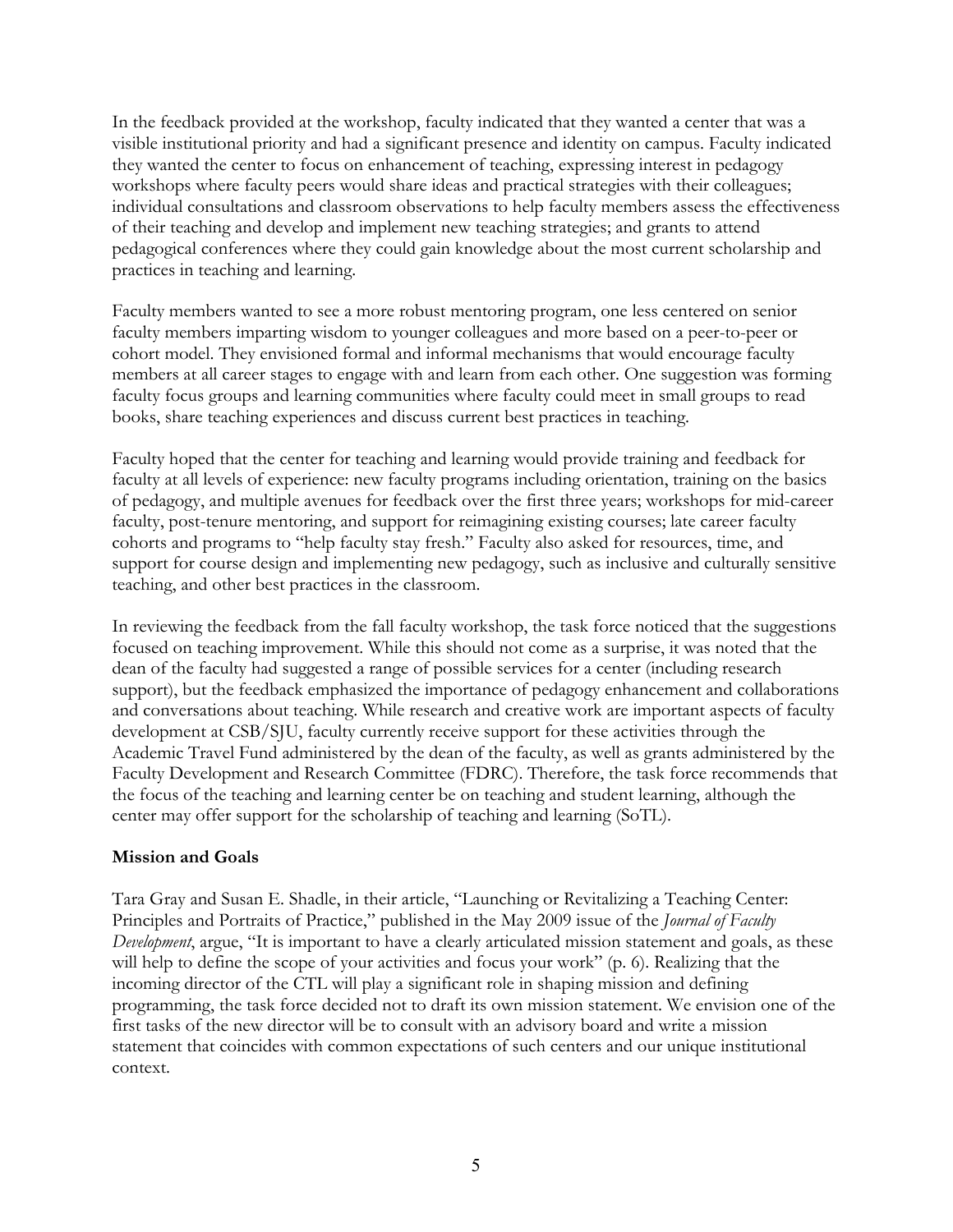The task force reviewed the statements from centers at numerous liberal arts institutions, focusing particularly on peer and regional institutions. Most statements provide a clear sense of direction and purpose for the center. For example, the statement of the Center for Innovation in the Liberal Arts (CILA) at St. Olaf College reads: "The past couple of decades have brought dramatic changes in the ways we structure knowledge, in what we have come to understand about effective teaching and learning, and in the possibilities afforded by new technologies for improving teaching and learning. The Center for Innovation in the Liberal Arts (CILA) was founded to provide support for St. Olaf College faculty working to meet the challenges posed by these changes. On the premise that the liberal arts colleges are ideal laboratories for pedagogical innovation and reform, CILA seeks to provide time and space for conversations and collaboration among faculty about learning, teaching, and scholarship."

Similarly, the John S. Kendall Center for Engaged Learning at Gustavus Adolphus College has a statement that outlines the purpose of the center: "The John S. Kendall Center for Engaged Learning supports faculty in achieving their potential as teachers and scholars. Responsive to the professional needs and interests of each faculty member, the Kendall Center includes support for teaching initiatives and faculty research, scholarship, and creativity, and provides on-campus opportunities for focused conversation on pedagogy, assessment of student learning, and collaboration among colleagues. Through its support of such opportunities, the Kendall Center fosters the pursuit of teaching and scholarly excellence throughout all stages of each faculty member's career and for all Gustavus students."

Some colleges have shorter statements, and then elaborate on services elsewhere on their web pages. For example, Luther College established a teaching & learning center just in the past year, and explains its purpose succinctly: "The Center for Excellence in Learning and Teaching promotes student success by supporting faculty and staff in the reflective practice of innovative and inclusive pedagogy, and by providing a space for interdisciplinary collaboration and professional development grounded in the latest research on learning and teaching."

During her campus visit to CSB/SJU in the fall semester 2019, Dr. Mary Deane Sorcinelli pointed to Smith College as a model of success of a teaching & learning center at a small liberal arts college. The webpage for the Sherrerd Center for Teaching & Learning states, "The center enables the academic success of all Smith students through faculty development efforts that support teaching and learning at the college." The webpage then has a separate link to the goals of the center, which are described as follows:

- 1. Create opportunities for faculty to engage in a continuous discourse about student learning.
- 2. Support new faculty as they develop into excellent teachers.
- 3. Disseminate knowledge of the craft of teaching to support ongoing faculty professional development.
- 4. Provide opportunities for faculty to learn from one another by sharing innovative teaching practices and strategies for improving student learning.
- 5. Build synergy between faculty development efforts and student academic support services (e.g. Jacobson Center, Educational Technology Services, Spinelli Center, Disability Services, Libraries, etc.)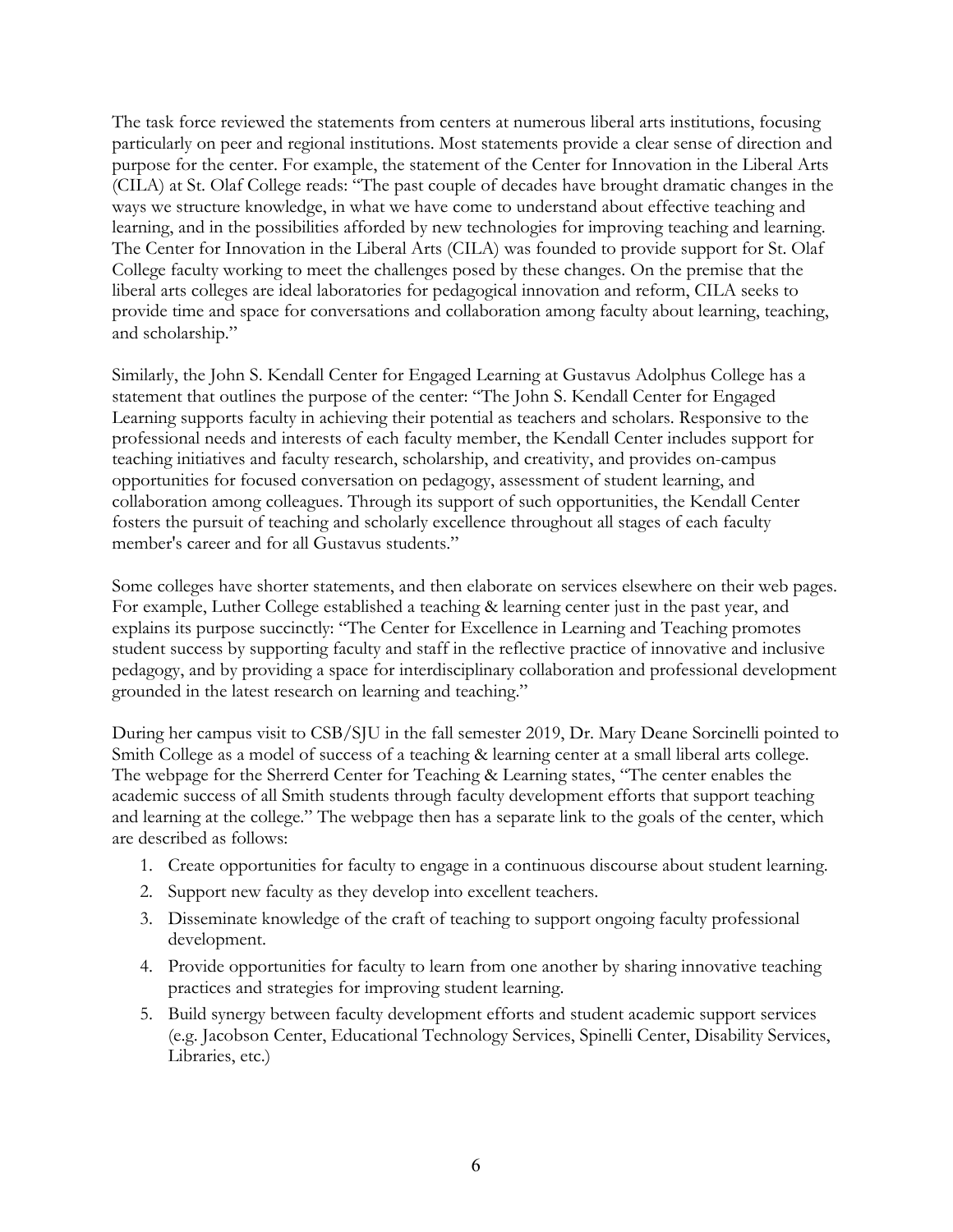- 6. Enable the academic success of students from diverse backgrounds by promoting best practices for inclusive teaching, investigating achievement gaps in student learning, and supporting strategies for overcoming such gaps.
- 7. Enhance Smith's efforts towards creating a culture of purposeful inquiry among students.
- 8. Ensure that consideration of teaching and learning inform campus decision making.
- 9. Improve measures of teaching performance so that they provide information useful to the teachers themselves and can serve as reasonable indicators of teaching performance for the purposes of re-appointment, tenure, and promotion.
- 10. Support the scholarship of teaching and learning among faculty from diverse disciplines ("Goals of the Center").

The center director and advisory board can use the vision statement and goals from Smith College's Sherrerd Center and others as models when they write the vision statement and goals for the center at CSB/SJU, and then communicate them to the faculty. In her article, "Ten Principles of Good Practice in Creating and Sustaining Teaching and Learning Centers," Mary Deane Sorcinelli writes, "it is important that the rationale and goals of the center be laid out clearly and communicated regularly to the institution (e.g., through an annual report, a program brochure, a unit plan)" (p. 14). A vision statement, articulated on the center website, will also help to prioritize the work of the center. This is vital since the task force has read many articles stating the importance of starting with manageable tasks.

# **Programming and Services**

The literature on teaching and learning centers outline a wide array of services that centers offer. In particular, Andrea Beach, Mary Deane Sorcinelli, Ann E. Austin, and Jaclyn K. Rivard's chapters on "Services We Focus On" and "Our Approaches to Faculty Development" from *Faculty Development in the Age of Evidence*, as well as chapters and articles such as Virginia S. Lee's article on "Program Types and Prototypes" in *A Guide to Faculty Development*, are especially helpful. Centers provide services ranging from new faculty orientation, mentoring programs for faculty at all career stages, individual consultations, classroom observations, SGIDs, pedagogy workshops, teaching circles, faculty learning communities, maintaining a resource library and web page, grant support, integrating technology into teaching, diversity and inclusion related to teaching, active learning techniques, course and curriculum reform, scholarship of teaching & learning (SoTL), peer review of teaching, leadership development, and other activities and topics.

Teaching and learning centers at peer institutions offer a wide variety of programs for faculty members. For example, the Kendall Center at Gustavus Adolphus College has funds available for programming, allowing it to offer more frequent and more intensive events, such as day-long and multi-day retreats. But even centers with smaller budgets can offer a significant range of programming, as longtime faculty developer Todd Zakrajsek points out: "'Lack of adequate budget' should not impact what is accomplished" (2013, p. 123). The majority of teaching and learning centers at peer institutions offer variations on the following programs: Twice monthly lunch sessions to provide faculty opportunities to exchange ideas around teaching and learning with each other and with outside experts; Learning communities to bring faculty together to read, discuss, and strategize on topics of teaching and learning; New faculty programs including orientation day, ongoing seminars for new faculty, and a mentoring program; and small grants to support pedagogical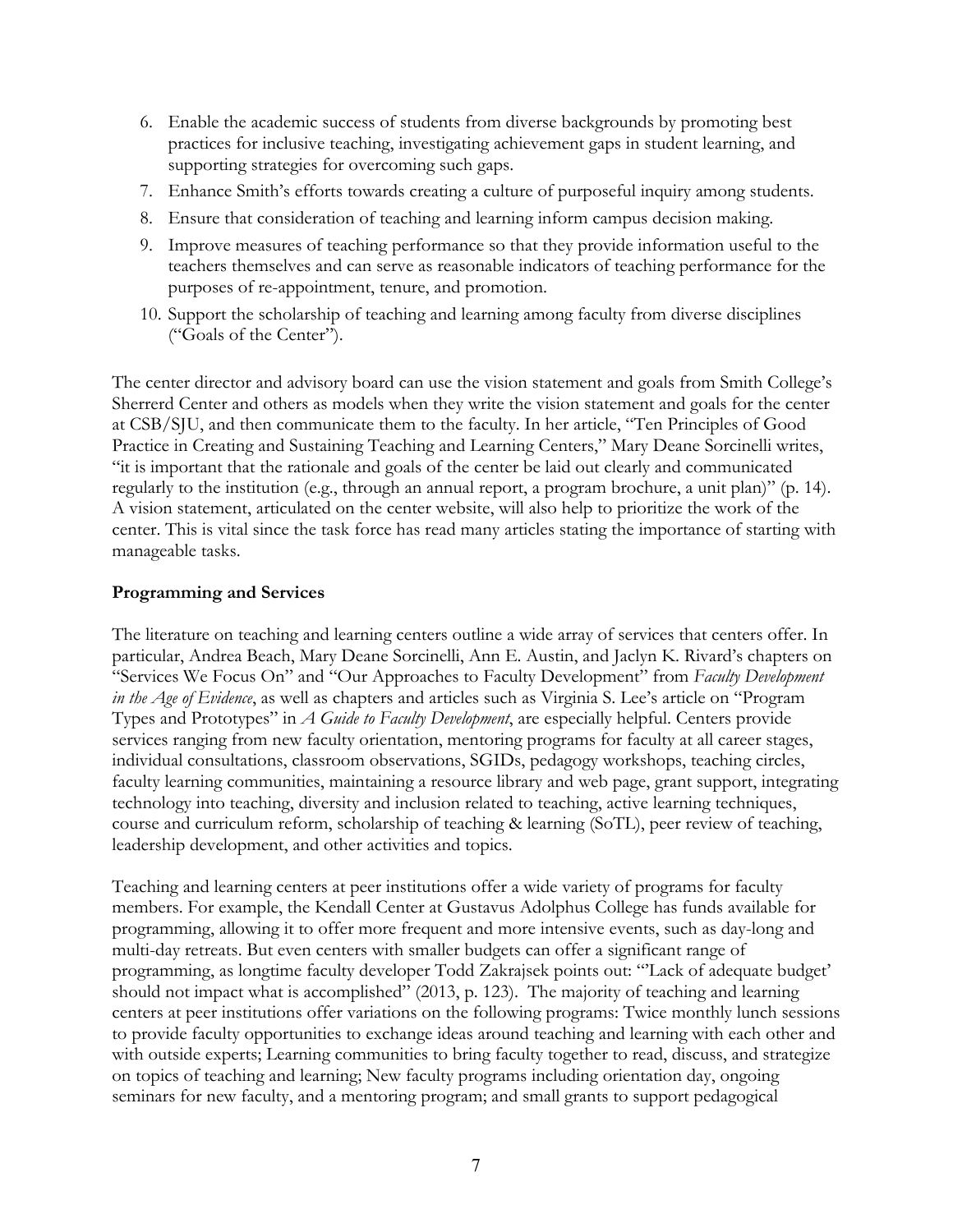innovation and experiment, Scholarship of Teaching and Learning research, and pedagogy travel grants. Some centers get creative with their programming. For example, the Teaching and Learning Institute at Ursinus College operates a Student Consultant Program. In the program, a faculty member is paired with a trained student observer who is passionate about teaching over the course of a semester. The student consultants then observe their partner faculty member's course, meet with them regularly, and "develop a dialogue in the interest of improving the course."

The list of potential activities offered by a center and managed by its director can be quite long, which means two things: First, a new center should think big but start small. As Mary Deane Sorcinelli points out, "It is important not to raise expectations that the teaching center can do anything and everything" (p. 15). Similarly, Michael Reder writes in "Effective Practices in the Context of Small Colleges, that "The key to building a vital and effective program is to start small and grow carefully. It is best to start with one program and do it well and then the faculty demand for additional programming will naturally increase" (p. 304). Second, the director needs to have the time to be able to organize and facilitate the services provided by the center (more on this below).

While the incoming director and advisory board can determine specific programming, it's widely expected that teaching & learning centers develop quality programs for new faculty, which introduce them to specifics of teaching at CSB/SJU and the resources available to help them launch a successful teaching career on our campuses. New faculty orientation also offers the opportunity to welcome new faculty to CSB/SJU Benedictine values and traditions, and to embrace new faculty as part of the established faculty community. Throughout new faculty orientation, the center should offer a safe space for new faculty to ask questions (instructional, institutional, and other) to support a positive transition to the CSB/SJU community.

"Orientation, the first event in an ongoing onboarding effort, is of particular importance," write Vicki L. Baker, Laura Gail Lunsford, and Meghan J. Pifer, "since new faculty members need to balance institutional and departmental demands, while learning critical policies and processes to enact the various and sometimes conflicting roles they play on a daily basis" (2017, p. 32). Albion College devotes an entire day to new faculty orientation, while Wabash College has a new faculty orientation that lasts four days. Institutions with robust orientation programs will extend activities beyond the period before the start of the semester. For example, Hope College has the Initium program, which consists of a three-day workshop before the beginning of the fall semester, two ninety-minute meetings a month through the first year, a one-day midyear retreat, and a faculty mentoring program that begins in the second semester and continues for two more years. Kenyon College offers topic-specific monthly events for new faculty members and provides all of them with a three-member mentoring committee for their first two years. The College of Wooster organizes regular meetings for new faculty members (once a week for the first six weeks of the term), a mentoring program for new faculty members, a peer teaching network program, a course design workshop at the end of the year, and monthly brown-bag lunches in series called "Teaching Matters" and "Research Matters." (These examples are from the book, *Developing Faculty in Liberal Arts Colleges*, based on the authors' survey of faculty developers.)

A key component of new faculty orientation is allowing time to explore the art and science of teaching. The art of teaching is supported by strong mentorship, connections to master teachers, and collegial relationships with a variety of faculty. The science of teaching is developed through knowledge of the latest research on pedagogical best practices, including scholarship in teaching and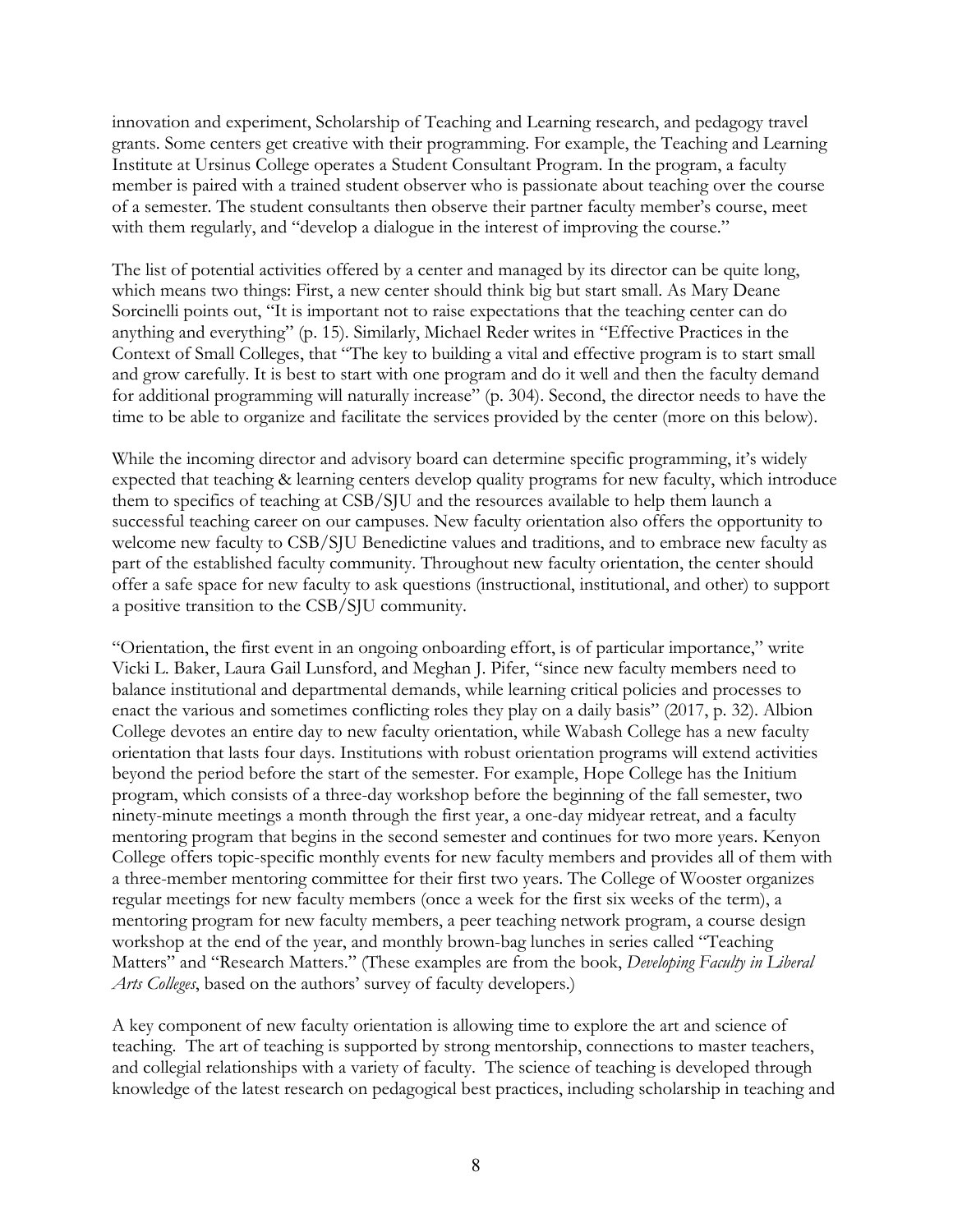learning, instructional design, and culturally responsive teaching practices. Thinking deeply about teaching leads supports the journey to becoming an excellent, innovative, and responsive teacher.

Currently, the Learning Enhancement Services assigns each new faculty member to a senior colleague from outside of their department, to serve as a mentor. While beneficial in some instances, the literature on faculty mentoring clearly indicates a preference for a network-mentor model in which multiple colleagues serve as mentors (DeZure 2019; Sorcinelli 2019; Rockquemore 2016; Baker, Lunsford, and Pifer, 2017: Sorcinelli, Gray and Birch, 2011). While it is feasible for the director of a teaching and learning center to assign mentors in the old model, a proposed "mutual mentoring network" will require significant oversight and planning, and as a result the task force recommends that such a program be administered outside of the teaching and learning center. (The Dean's Task Force on Faculty Mentoring is issuing a separate report on faculty mentoring with recommendations.)

# **The Organizational Structure of the Teaching & Learning Center**

Based on Mary Deane Sorcinelli's advice and recommendations during her fall 2019 visit to CSB/SJU, the Center for Teaching & Learning should consist of a full-time director, a part-time coordinator, a Faculty Fellows program (with two or more fellows per academic year), and an Advisory Board. The Director will report to the Provost.

During the Center's inaugural year, the primary focus of the Director's work will be to help develop and launch the Center. As such, the task force recommends that the new director should use the Center's first year to: 1) plan and implement a revised program for new faculty orientation; 2) conduct additional needs assessment as necessary; 3) begin to coordinate the work of the Center with other campus units offering professional development; and 4) plan and implement a few key Center events or begin a signature program.

# *Center Director*

In his article on "Establishing An Educational Development Program," Douglas L. Robertson argues that, "Directors…need to have credibility with the key stakeholders, in particular with the specific clients for the educational development program" (p. 42). The director may come into the position with "significant credibility" if the person chosen is a "senior faculty colleague (terminal degree, previously obtained tenure, and rank of at least associate professor) with a solid teaching, research, and service background" (p. 42). Other important skills of a director, according to Robertson, are: Knowledge of pertinent literatures, practices, and technologies; experience with educational development; clinical skills (for example, working confidentially in consulting relationships [and having the trust of faculty]; facilitation skills (for example, facilitating workshops, retreats, meetings, and events); managerial skills; and leadership skills.

Debra Dawson, Judy Britnell and Alicia Hitchcock, in their article, "Developing Competency Models of Faculty Developers," published in the POD journal, *To Improve the Academy: Resources for Faculty, Instructional, and Organizational Development*, identify key responsibilities of a faculty developer. According to these authors, the director "participates in development, planning, implementation, and evaluation of both new and ongoing programs to support teaching and learning excellence at the university" and "collaborates with the faculties and academic units to offer discipline-specific programs as well as instruction in centralized programs offered through the teaching and learning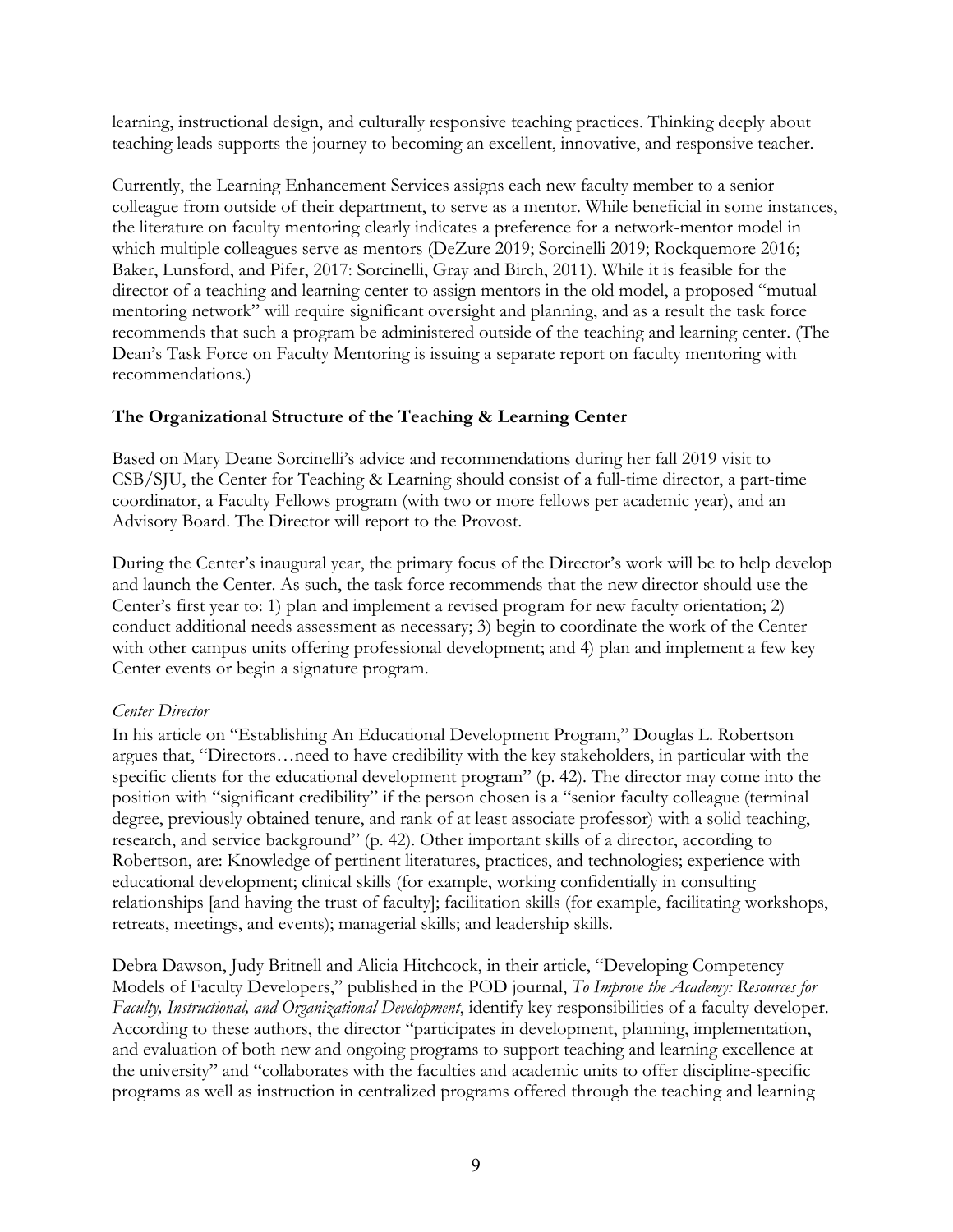center." In addition, the director "identifies and develops opportunities for teaching project collaboration between the faculties and the teaching and learning center," "collaborates with faculty on research related to the scholarship of teaching in various disciplines," and "Promotes and supports activities and event that concern the university community on teaching and learning issues" (pp. 20-21).

Given the wide range of duties and responsibilities of the director, most authors advise against assigning a director with only a part-time commitment. "Having a half-time faculty appointment does not allow this person to focus on T&L to the level that is needed, particularly at LACs and other small colleges," write Baker, Lunsford, and Pifer, in *Developing Faculty in Liberal Arts Colleges*, and so they suggest "investing in at least a full-time renewable position to support the CTL and manage associated programming" (2017, p. 40). This is supported by Tara Gray and Susan E. Shadle, in their article, "Launching or Revitalizing a Teaching Center: Principles and Portraits of Practice," who argue for a full-time director and at least a half-time assistant. Michael Reder, writing on "Effective Practices in the Context of Small Colleges," contends that the full-time director model "provides continuity and stability and allows the director to get to know faculty members' needs and to become familiar with the research on teaching and learning and the field of faculty development" (p. 301).

Full-time directors can be professional staff trained in educational development, but in the context of SLACs, they are often drawn from the ranks of faculty. The Centers for Teaching and Learning at CSB/SJU's peer and comparable institutions embrace a model of faculty leadership. While the organizational structures of these centers differ, the majority are directed by a faculty member and are supported by a board of faculty colleagues. For example, the Faculty Center for Teaching at Muhlenberg College is led by a full-time faculty director who serves a three-year term. The director is supported by an assistant director who helps with programming, logistics, publicity, and keeping the website up to date, as well as serving on the advisory board. The assistant director receives a stipend equal to one course overload pay/semester for their work. The advisory board is made up of six faculty members (including the assistant director) who come from different academic disciplines and divisions, are at different career stages, and have diverse pedagogical interests. Members of the advisory board serve three-year terms. The Teaching and Learning Institute at Ursinus College employs a similar model, using two co-directors and a six-member advisory board, as does Stonehill College's Center for Teaching and Learning, which has a faculty director and a three-member faculty advisory board. Each of these centers is also supported by a part-time administrative assistant.

Based on the overwhelming conclusions in the literature on centers for teaching & learning, the task force recommends that a new center should be led by a full-time faculty director, who would serve a three-year term. The term can be renewable to ensure continuity but Mary Deane Sorcinelli suggests no more than two consecutive terms, so that other colleagues with different perspectives are allowed to assume the role. The director should have a 10-month appointment, similar to the director of assessment and the director of the Integrations Curriculum, given the substantial planning that will be required during some of the summer. The director will design and implement the Center's programming and offerings for faculty, with the goal of helping them develop pedagogical skills and explore new ideas in teaching and learning. In consultation with the Advisory Board, the director may choose a theme or area of focus for the Center for a period of time (similar to what is done at Smith College, which selects a theme for the center's work every two years). Additional duties of the director include overseeing the Faculty Fellows Program and collaborating with the Faculty Fellows.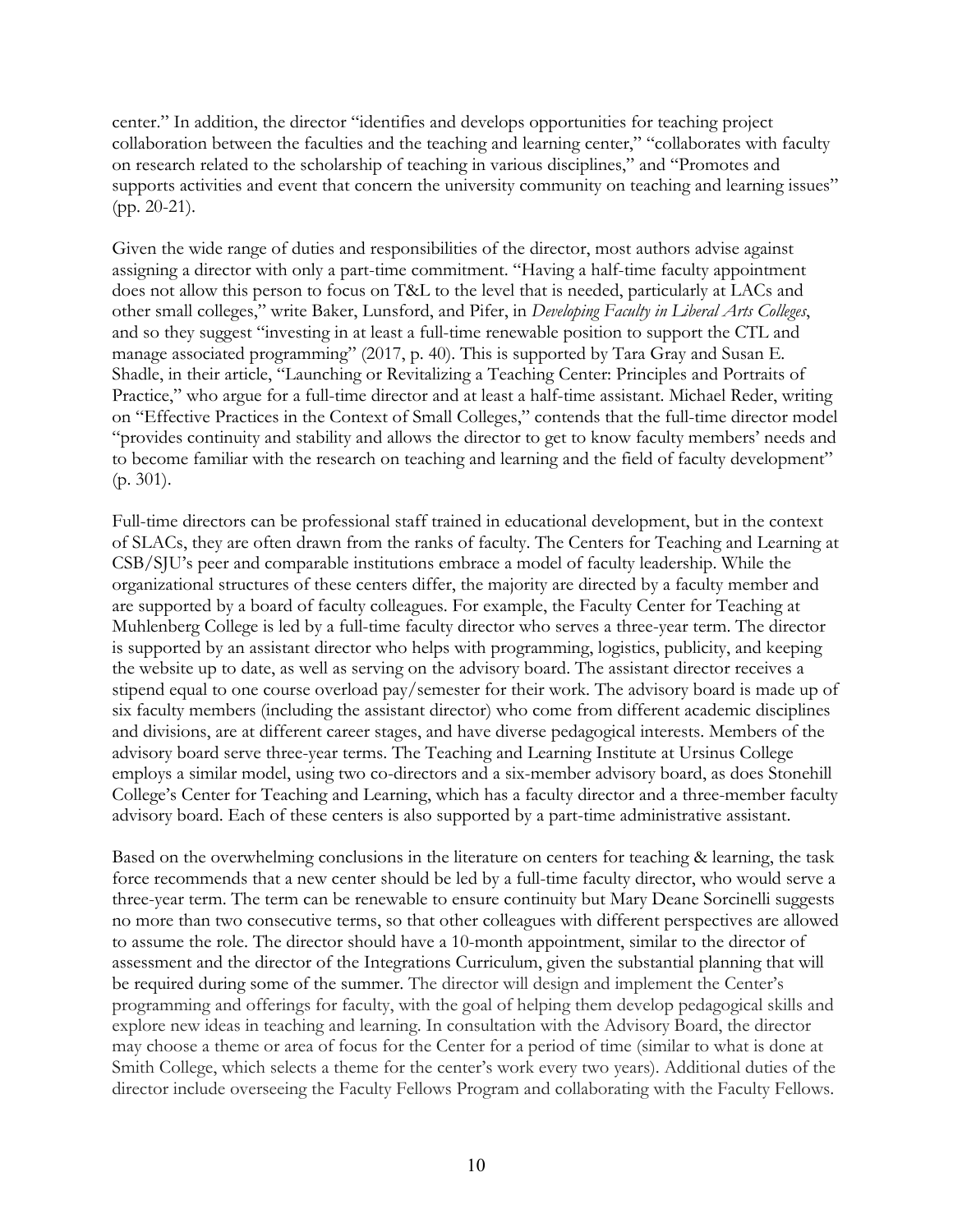There is widespread consensus that a faculty director should teach a course each academic year, to maintain a presence in the classroom. However, the task force recommends that the director is not eligible for sabbatical leave or be allowed to direct a study abroad program during their term, so that their attention is focused exclusively on the administration of the center. In addition, the task force recommends against other service roles for the director that do not directly relate to the center. It is especially important that the director not engage in the summative evaluation of other colleagues, such as submitting letters for third-year, tenure, or promotion files, as these activities may conflict with the confidentiality they are supposed to provide Center clients. In fact, the POD Network has developed guidelines which state, "An important area of potential conflict exists in the case of the summative evaluation of teaching. Departmental faculty and campus administrators (chairs, deans, etc.) are responsible for the assessment of teaching for personnel decisions. Educational developers should not generally be placed in this situation because of the confidentiality requirements noted in the section on Guidelines for Practice. In general, educational developers do not make summative judgments about an individual's teaching. In particular, they should never perform the role of developer and summative evaluator concurrently for the same individual unless they have that person's explicit consent and with proper declaration to any panel or committee involved" ("Ethical Guidelines for Educational Developers").

#### *Support Staff*

A part-time support staff member will assist the Director with the day-to-day tasks of the Center, including the coordination of and logistical planning for all Center programming and events, and the development and maintenance of the Center's online resources. In her site visit to our campuses, Mary Deane Sorcinelli suggested at least a half-time support staff assignment for the Center.

#### *Faculty Fellows*

During her site visit, Mary Deane Sorcinelli suggested having "faculty fellows" support the work of the director. A faculty fellow is a colleague who assists the Center director in planning and facilitating programming on a specific topic or in a disciplinary area. Virginia S. Lee, in her article, "Program Types and Prototypes," in *A Guide to Faculty Development*, describes the idea: "Faculty fellows build relationships with the faculty and extend the influence of the center. Some centers support a limited number of faculty fellows. Fellows may secure partial release time from their teaching or other departmental duties to work on a project, develop a program, or perform a service negotiated with the center" (p. 27). In the chapter, "Working With a Faculty Development Committee," in the same volume, Kim M. Mooney writes, "One model for engaging the outstanding teachers and scholars on a campus is to invite them to serve in the capacity as an 'associate' or 'fellow' and to give them a very specific programming idea to work with each semester" (p. 56).

The purpose of the year-long, stipend-based Faculty Fellows program is twofold. First, it provides individual faculty members with the opportunity to focus on generating tools and resources for innovative teaching practices on campus. Second, it enriches the Center's resources and programming. For example, Faculty Fellows might concentrate on inclusive teaching practices, team-based learning, flipped classrooms, or educational technology. Faculty Fellows will propose and implement a project to be completed over the course of an academic year and will receive a stipend in exchange for their service. It is expected that Faculty Fellows will work with the Director and participate in Center programming.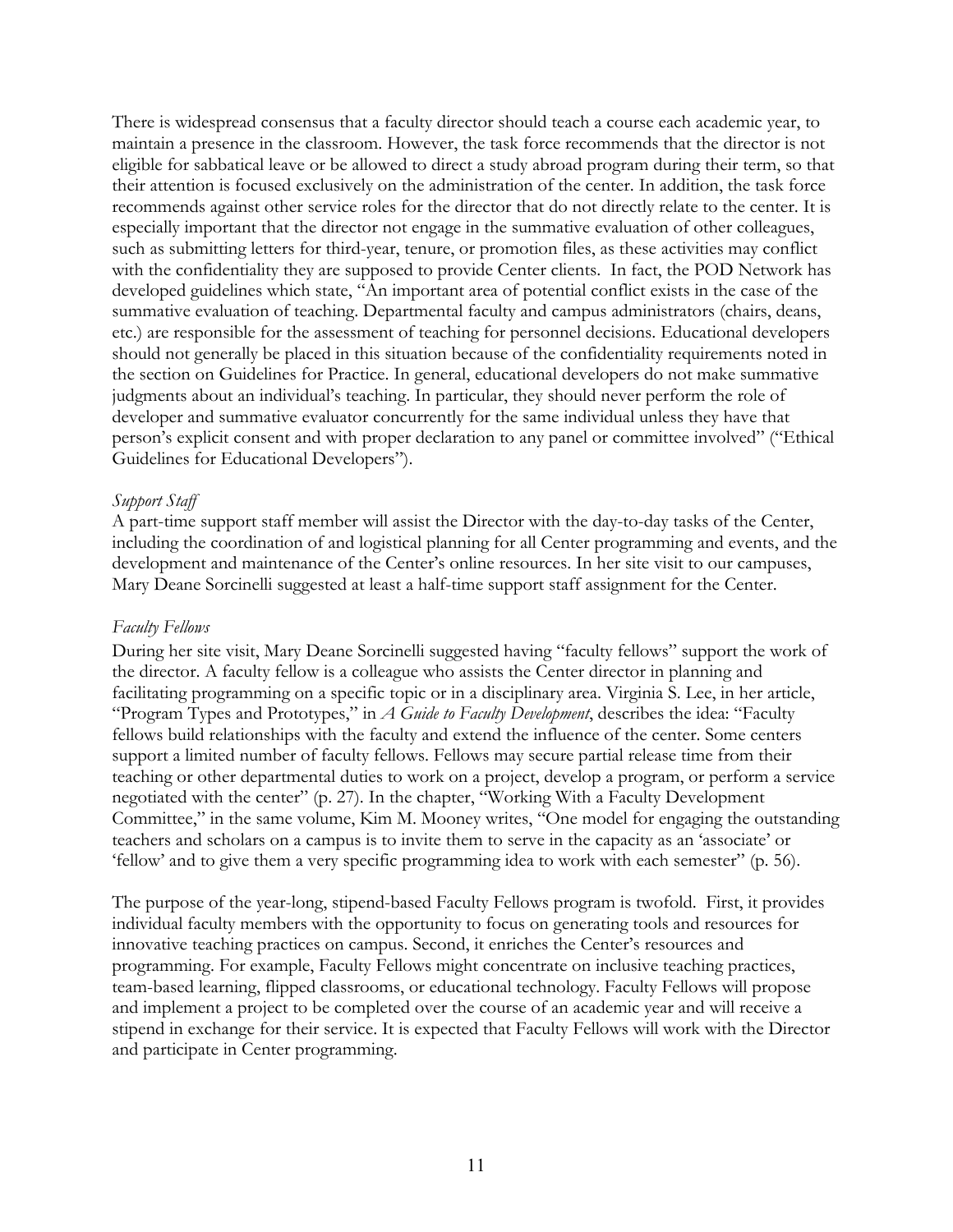The John S. Kendall Center for Engaged Learning at Gustavus Adolphus College uses this model. The Center is led by a faculty director who serves a three-year term. A team of four faculty associates provide programming support while focusing on specific areas, such as excellence in teaching; new faculty programming; diversity and inclusive excellence; and research, scholarship, and creativity. The faculty director and associates remain active scholars and teachers during their terms. They are compensated for their work with the Kendall Center through reassigned time and/or stipends. (The Kendall Center is also supported by a part-time administrative staff assistant who works 25 hours per week.)

The dean of the faculty attended a session on "Faculty Fellows" at the fall 2019 POD Network conference in November, and listened as directors from numerous programs described their structures. Although some centers compensate their fellows with reassigned time, directors from SLACs reported that overload adjunct pay was sufficient. Another advantage to using fellows is that it allows the director to mentor colleagues to take leadership roles in faculty development, ensuring continuity once the director completes their time in the role.

### *Advisory Board*

The Center Director should also consult regularly with campus leaders and stakeholders about pedagogical issues, seeking to foster a university culture that supports effective teaching. Examples of such stakeholders include, Student Accessibility Services, Instructional Technology, the Library, the Integrations Director, the Assessment Director, the Writing Center Director, the Math Skills Center Director, XPD, and other areas. A Center Advisory Board could be comprised of the Faculty Fellows in residence, as well as directors and/or staff from some or all of the above units. During the implementation of the Center, appointment term length will be staggered to ensure continuity of the Board.

# *Budget*

Alan C. Frantz and colleagues, in their article, "The Roles of Teaching and Learning Centers," cite research indicating that almost two-thirds of campuses surveyed report that internal resources are used to support the center. The rest of those surveyed indicated additional support through grant funding and/or endowments. Former POD president Dee Fink, "in his experience with faculty development programs at many different kinds of institutions, noticed that at centers that one could consider to be financially well supported, the center budget was between ½ to 1 percent of faculty salaries and benefits (or of whomever the center is designed to serve, perhaps also including adjunct faculty, graduate teaching assistants, and certain staff)" (Robertson, 2010, pp. 41-42).

The budgets for the teaching and learning centers at peer institutions vary greatly. The Kendall Center at Gustavus Adolphus College is supported by an endowment that generates around \$56,000 annually to support faculty development programming. The Center also has an operating budget of \$21,000 and manages a faculty travel budget of \$97,000. The Lasko Center at Juniata College is also funded by an endowment that was established after the institution leveraged a grant from Teagle Foundation for faculty development. The endowment generates around \$25,000 annually and is used to support much of the Center's programming. Course releases for the past director, director, and director-designate are paid for through an existing operating line within the provost's budget. Like Juniata, the annual budget for the Faculty Center for Teaching at Muhlenberg College is approximately \$31,000, although the website did not provide further details.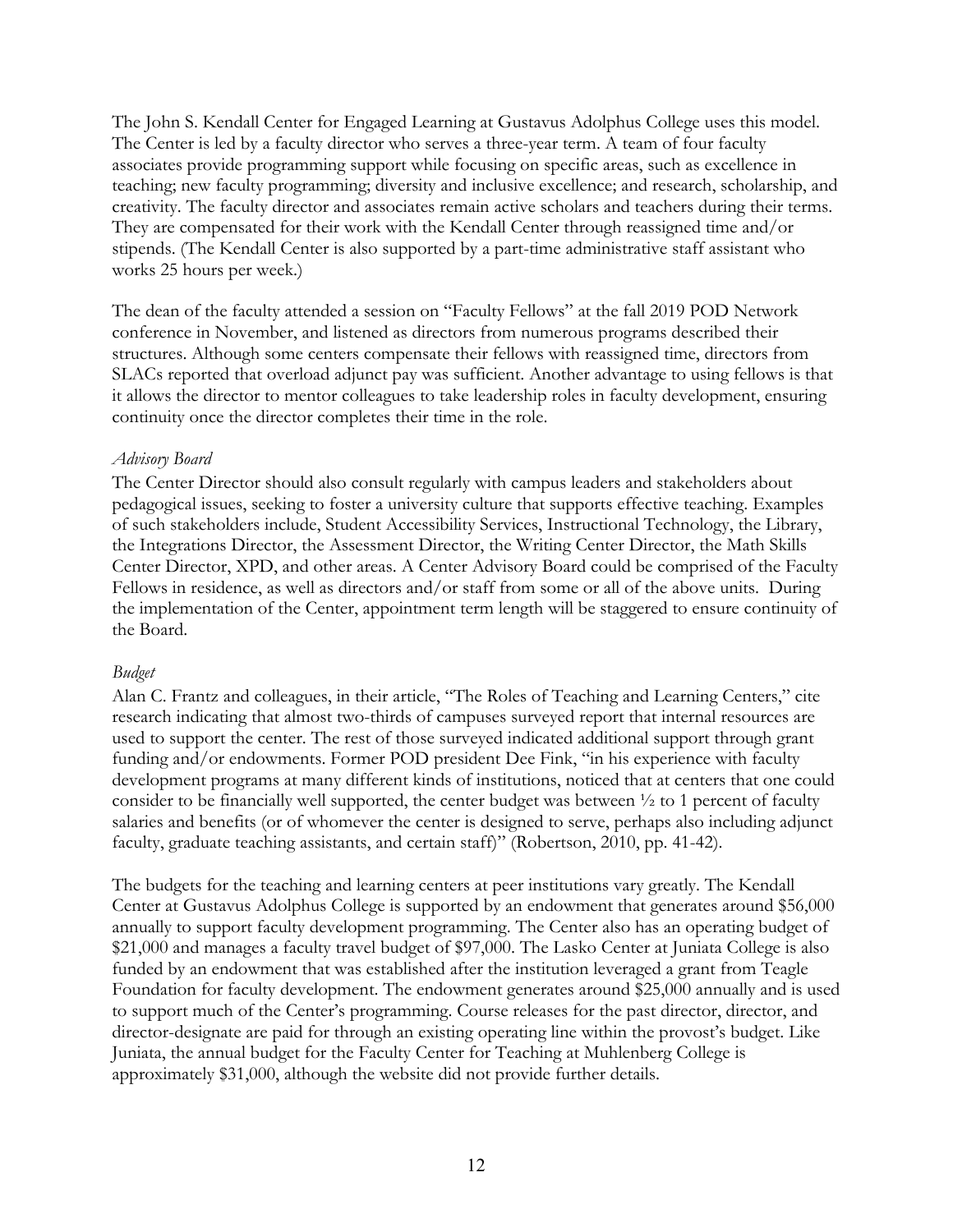To get the Center started at CSB/SJU, Academic Affairs should leverage existing faculty development resources, and the dean of the faculty and others can continue to pursue donor relationships through the IA offices for ongoing financial support. (The dean of the faculty has already met with potential donors and has received an enthusiastic response.) In addition, faculty development could be prominently featured in SD2025 and in upcoming fundraising campaigns.

#### *Physical Space/Location*

Many articles on starting teaching and learning centers emphasize the importance of the physical location of the Center. Ed Neal and Lola Peed-Neal, in their chapter, "Promoting Your Program and Grounding it in the Institution," in *A Guide to Faculty Development*, contend, "Placement of program offices in a central location sends the message that the institutional administration values its investment in faculty development" (p. 103). Mary Deane Sorcinelli, in her classic piece on the "Ten Principles of Good Practice in Creating and Sustaining Teaching and Learning Centers," argues, "While space is often tight at most institutions, it is important that the center develop a presence and identity on campus, that it be accessible, and that it be allocated enough space to allow for individual consultation and group seminars" (p. 17). Elizabeth Dickens and colleagues, in their recent article on "Starting a Center for Teaching and Learning," emphasize that, "The physical space, in addition to serving the practical function of hosting consultations, collaborations, workshops, and other services, can signal to faculty the degree of institutional support for the new CTL" (2019, p. 3).

The Teaching and Learning Center is ideally located in an easily accessible space, with ample room for gathering and teaching as well as office space for personnel associated with the Center. Colocating this space with other key services such as instructional technology or assessment would be an ideal way to foster collaboration between areas. A central location to the campuses would provide an ability for faculty to visit regardless of their office locations and encourages cross-disciplinary interactions. We seek to create a hospitable, attractive space with flexible furniture arrangements and key resources that both support formal programming and invite conversation. At CSB, a likely location is Clemens Library (rooms A101 and A102, the original location of LES). Since most of the remainder of CSB's campus has been renovated recently for specific departmental purposes, there are few other alternatives in the central part of campus. Likewise at SJU a possible location is Alcuin Library (rooms 125 and 135), though there may be options in the Quad that are also central to campus. Since there have been a large number of relocations at both campuses, a final determination of location would prudently involve consultation with facilities staff.

Surveys conducted of deans and faculty members at liberal arts colleges confirm the importance of the location of the Center. The authors of *Developing Faculty in Liberal Arts Colleges*, "recommend investing in a CTL by providing a physical space in which faculty members can interact around issues of T&L. We suggest this based on insights gleaned from conversations with deans. At institutions with an actual, physical center, we heard about its symbolic importance for faculty members, as it serves as a safe space in which teaching practices can be tested, programming can be supported, and resources made available" (2017, p. 40). One of the responses they cite in their book stands out: "As one director of a CTL said during an interview, 'I am thrilled we now have an actual center on campus. Having a physical presence has made all the difference'" (2017, p. 27).

# *Online Space*

The programs offered through the Center for Teaching and Learning can be expanded and reinforced by a robust online presence. We foresee a Center for Teaching and Learning website that may consolidate news of conferences, workshops and other opportunities related to pedagogy;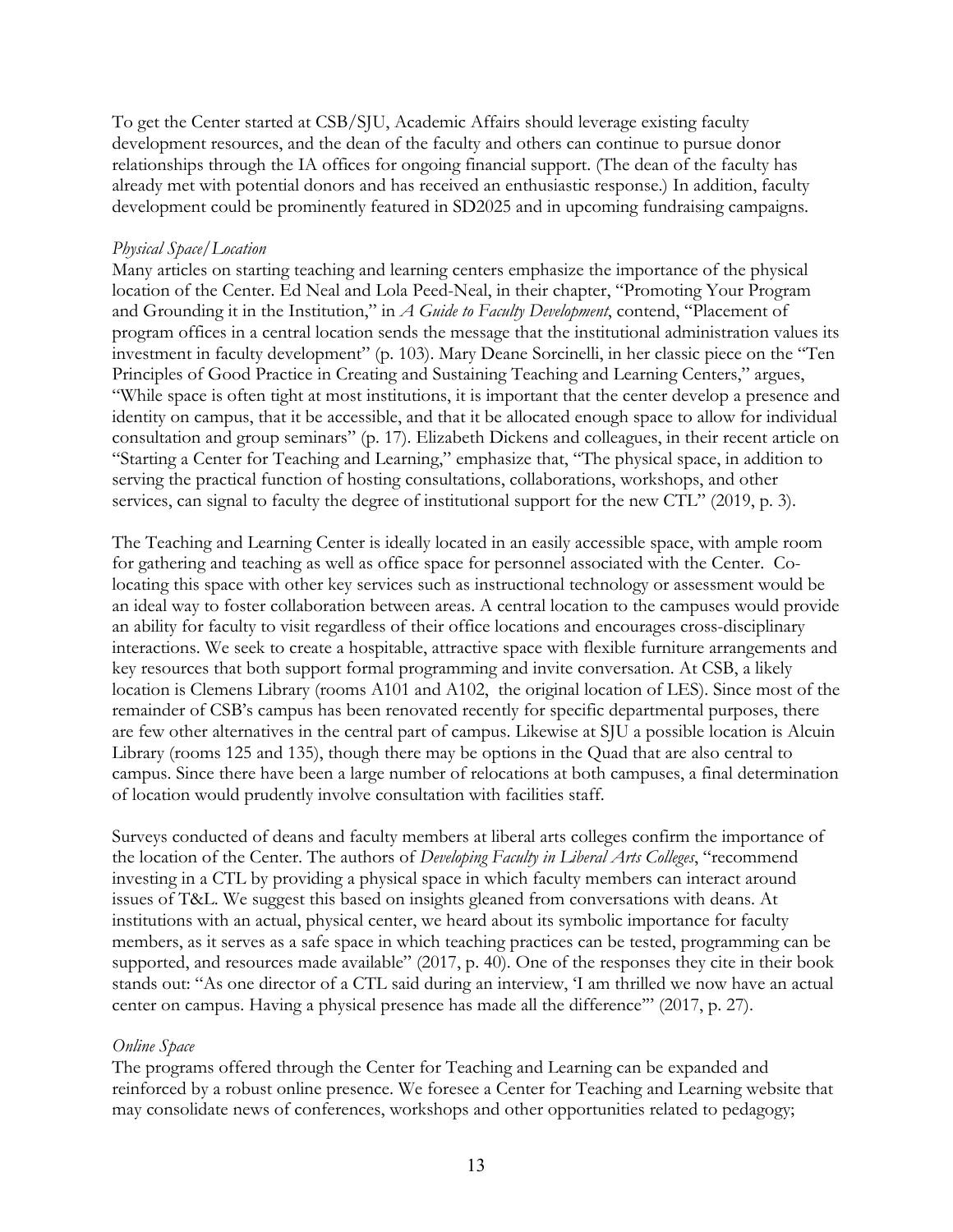provide case studies, sample assignments, and other reading materials about specific topics; publicize faculty teaching and research accomplishments; and offer asynchronous/streaming video opportunities for those who cannot attend a program in person. This is especially important given the many responsibilities—both professional and personal—that might deter or prevent attendance at the common late afternoon time slot. A robust online presence can provide resources to faculty when they are needed, as colleagues confront and respond to challenging classroom situations.

# **Assessment and Success**

In the spirit of continuous improvement, the director of the teaching and learning center will be expected to create an assessment and evaluation plan. The plan will include goals and outcomes for the center, along with direct and indirect measures (assessments) used to determine programmatic effectiveness. Research summarizes mechanisms for effective assessment, specifically for centers for teaching and learning, and the director should utilize best practices based on these works (Beach, Sorcinelli, Austin, & Rivard, 2016, chapter 7; and Gillespie, Robertson, et. al., 2010, chapter 9). The Director is accountable to the Provost for reporting about Center effectiveness annually and for creating action plans for change as warranted by the data. The director of the center for teaching and learning will work collaboratively with the director of assessment in fulfilling these duties.

# **Benefits of the Proposal**

The benefits of faculty development and of a center for teaching and learning are supported by a vast array of research in the field of educational development. Colleges and universities are seeking to redefine themselves in the changing environment of higher education, and out of this, student learning and success has emerged as a clear priority (Kezar, 2017, vii). As Laurie Grupp, a faculty developer at Providence College observes, "In order to remain competitive and relevant, colleges are introducing strategic initiatives and enhancements to teaching and learning." Many of these efforts are concentrated in faculty development programs, which aim to help faculty members "stay current with innovations in pedagogy and adapt to the changing role of the faculty member" (Grupp, 2014, p. 45).

The connections between quality teaching, student success and institutional efficiency are increasingly clear: "*Study after study demonstrates that students' experiences in the classroom and with faculty are one of the most important factors in student outcomes ranging from persistence, graduation, sense of belonging, and academic self-efficacy to other important psychosocial outcomes associated with learning and graduation"* (Kezer, 2017, p. vii).

What students learn in the classroom depends on the pedagogical choices their faculty members make. Teaching and learning centers can help faculty establish clear learning goals and design curricula around them, create assignments that facilitate student learning; and use assessment and feedback to improve their teaching. Better teaching leads to positive outcomes for students, and teaching and learning centers are uniquely positioned to support faculty in this work (Haras, 2017, 41-3).

Increasing attention to student success is occurring at the same time that drastic changes are taking place in student demographics. Today's college campuses are home to increasingly diverse student bodies, yet learning gaps persist between white students and historically underrepresented groups. In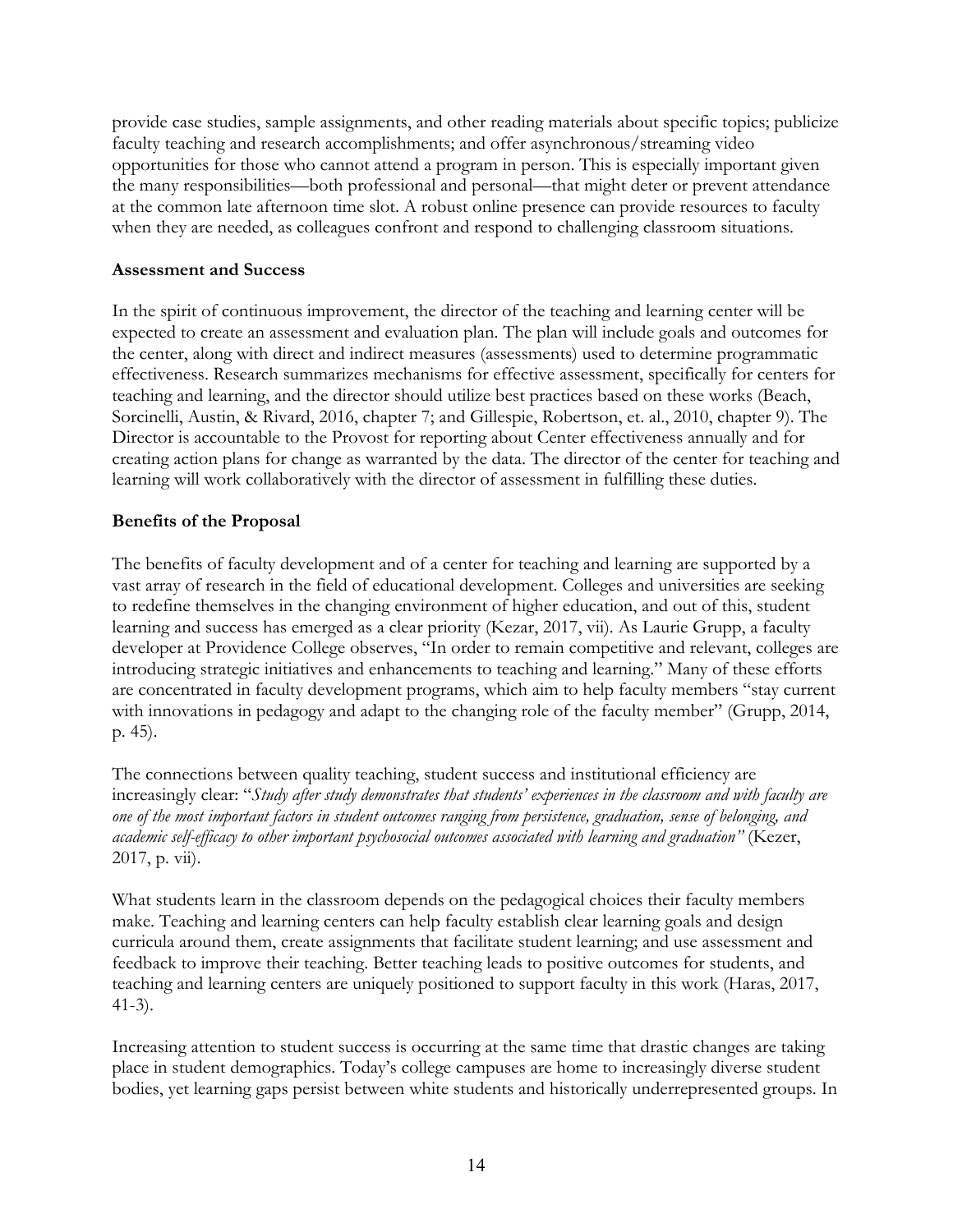a 2017 report by the American Council on Education, Lorenzo Esters asserts that inclusion is the largest barrier to college attainment. To support the success of students from diverse backgrounds and experiences, faculty members need to be knowledgeable of and practiced in inclusive and culturally responsive teaching. Teaching and learning centers can help faculty adopt inclusive and evidence-based classroom pedagogy and prepare for this work. "At the forefront of change, these centers can foster equitable and inclusive practices for students and faculty, mitigating existing educational gaps and stereotype threats that jeopardize how students see themselves and implicit biases that prevent faculty from an objective student assessment," Esters claims (2017, pp. 1-4). Faculty also need support to be able to "have 'difficult conversations' in their classrooms—to engage our students (and each other) in productive discussions about diversity, inequality, identity, power, and privilege" (Reder, 2014, p. 5).

Recent studies document the effectiveness of faculty development efforts. Between 2009-2011, Carleton College and Washington State University conducted a three-year study to investigate how faculty members' efforts to become better teachers impacted student learning. The "Tracer Project" provided clear evidence that faculty participation in professional development activities benefited classroom instruction, student learning, and the broader culture of teaching at the institutions. "When faculty improve their teaching, students learn more and their performance on course work improves. As greater numbers of faculty make common cause of improving teaching, the goals of that improvement tend to spread throughout the institution" (Condon, 2016).

Resources directed to faculty development are good investments for the institutions. Steven Taylor of the American Council on Education supports this point: "Improving the quality of instruction is an institutional imperative, as better teaching leads to better student outcomes, which is good for the institution. Better student outcomes impact attrition, the number of courses repeated, and time to graduation. Therefore, there is a financial incentive for the institution to invest in preparing its faculty. As with any organization, faculty need support, guidance, and resources to achieve and maintain high levels of teaching effectiveness. Faculty developers are well positioned to provide that support if provided with resources necessary to sustain that effort at the institution" (Haras, 2017, p.  $\mathbf{I}\mathbf{x}$ .

Many faculty development programs aim to create an institution-wide culture of teaching excellence. Beyond student success, faculty members are also looking to engage with their colleagues in meaningful work. Teaching and learning centers can be a place where faculty members build a shared practice together. Through workshops, consultations, learning communities, and collaborations, faculty members encounter existing and potential mentoring networks and can connect with colleagues across the institution (Calderwood & Klaf, 2014, p. 77). As Baker, Lunsford, and Pifer summarize (2017), "CTLs can be a way to rejuvenate faculty members and allow them to build communities" (p. 39).

Faculty development programs are essential for the survival of small colleges and universities, which have built their reputations on taking teaching seriously. Teaching and learning centers can help "make the good teaching and learning occurring on those campuses not only more visible, but also more critically informed and deliberate," observes longtime faculty developer Michael Reder (2014, p. 1). Quality teaching is also good for institutional efficiency. Faculty development programs not only support better teaching by individual faculty members, but it also builds a teaching culture that contributes to campus-wide initiatives, strategic directions, and organizational development (Grupp,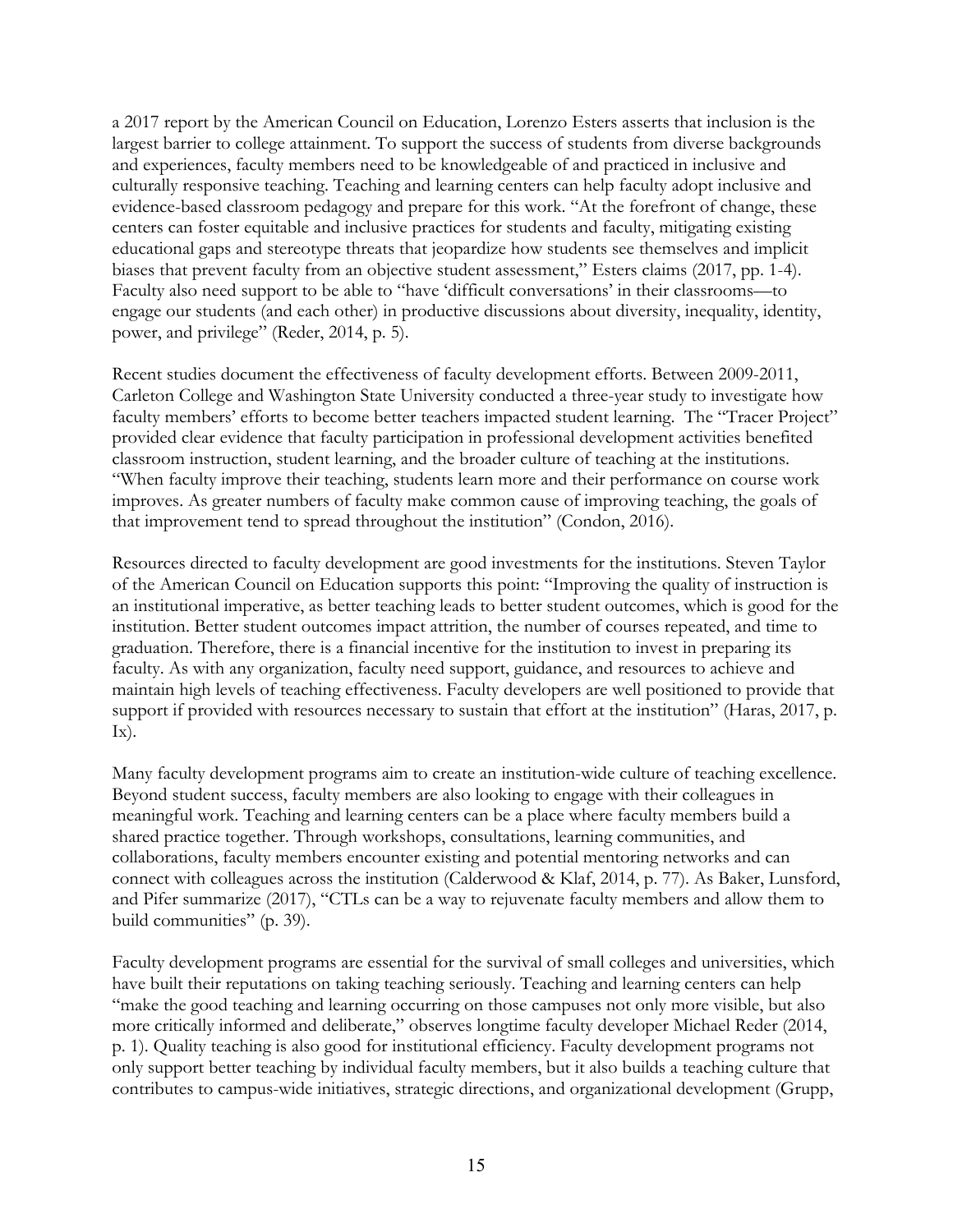p. 28). Likewise, on small campuses, faculty members often occupy key administrative leadership positions, and teaching and learning centers can help prepare faculty members for these roles.

Finally, one of the intangible benefits of a teaching and learning center at this particular moment at CSB/SJU, would be the tremendous boost it would deliver in faculty morale. At a time when student enrollments have declined and departments and programs have felt the strain of diminished resources, a center for teaching and learning would signal an institutional commitment toward faculty, which would generate renewed enthusiasm and commitment towards teaching excellence. In her article, "Faculty Development: An Investment for the Future," Marilla Svinicki posits: "If you spend time and resources in faculty and staff development, you will get a huge return on your investment in terms of creativity, productivity, morale, and self-renewing energy" (p. 211).

#### **Summary of Recommendations**

"Given the centrality of the faculty in the life of colleges and universities and the acceleration of change in higher education," writes Virginia S. Lee, "faculty development is more important than ever. While intimately tied to the teaching and learning agenda of institutions, faculty development plays a critical role in enhancing overall institutional effectiveness" (2010, p. 33). This task force recommends that the current Learning Enhancement Service (LES) program be revitalized as a teaching & learning center (whose exact name can be determined after a mission statement is developed). A full-time director should be chosen to lead the center, with support from a part-time administrative assistant, at least two Faculty Fellows compensated with stipends, and an advisory board consisting of relevant stakeholders. The center director should work with the advisory board to determine if further needs assessment is warranted and write a mission statement for the center and publicize center vision, goals, and services. Although center activities might focus at first on a signature program, eventually the services could expand to benefit all faculty (as well as many staff) at CSB/SJU. The arrival of a center for teaching and learning at the conclusion of the Mellonfunded Becoming Community initiative and during the implementation of the Integrations Curriculum, as well as at a time of major shifts in higher education, would position faculty at CSB/SJU to further promote pedagogical innovations that benefit student learning and success. As Andrea Beach, Mary Dean Sorcinelli, Ann E. Austin, and Jaclyn K. Rivard note in their seminal work on *Faculty Development in the Age of Evidence*, "faculty development is now more central and widely recognized as an important support for teaching and learning and a key lever for change in higher education institutions" (2016, p. 145).

# **Works Cited**

American Council on Education and the POD Network. *A Center For Teaching and Learning Matrix*. No date.

Baker, Vicki L., Laura Gail Lunsford and Meghan J. Pifer. *Developing Faculty in Liberal Arts Colleges: Aligning Individual Needs and Organizational Goals*. Rutgers UP, 2017.

Beach, Andrea., Mary Deane Sorcinelli, Ann E. Austin, and Jaclyn K. Rivard. *Faculty Development in the Age of Evidence*. Stylus, 2016.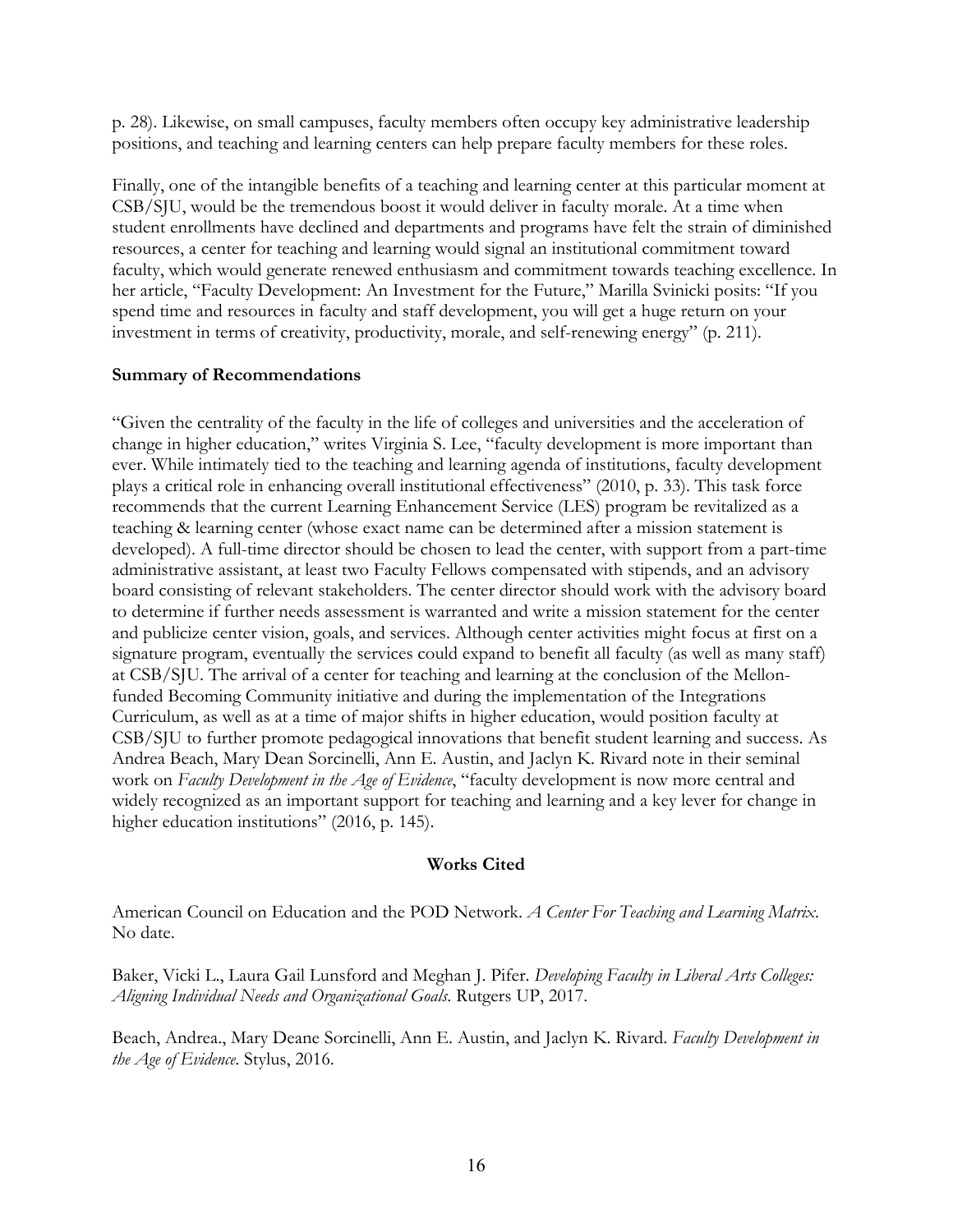Calderwood, Patricia E., and Suzanna Klaf. "Facilitating Mentoring Across Three Models of Faculty Work: Mentoring Within a Community of Practice for Faculty Development." *Journal on Centers for Teaching and Learning*, vol. 6, 2014, pp. 59-91.

Condon, William, Ellen R. Iverson, Cathryn A. Manduca, Carol Rutz, and Gudrun Willett. *Faculty Development and Student Learning: Assessing the Connections*. Indiana University Press, 2016.

Davidson, Cathy N. *The New Education: How to Revolutionize the University to Prepare Students for a World in Flux*. Basic Books, 2017.

D'Avanzo, Charlene. "Supporting Faculty through a New Teaching and Learning Center." *Peer Review*, vol. 11, no. 2, 2009, pp. 22-25.

Dawson, Debra, Judy Britnell and Alicia Hitchcock. "Developing Competency Models of Faculty Developers." *To Improve the Academy: Resources for Faculty, Instructional, and Organizational Development*, edited by Linda B. Nilson and Judith E. Miller, vol. 28, Jossey-Bass: A Wiley Imprint, 2010, pp. 3-24.

DeZure, Deborah. "Effective and Equitable Approaches to Faculty Mentoring." Presentation at the CSB/SJU Fall Faculty Workshop. August 21, 2019.

Dickens, Elizabeth, Laura Cruz, Julie Anderson, Daphna Atias, Rebecca Graham, Carol A. Hurney, Michele Parker, Brian Smentkowski, Marina Smitherman, Morris Thomas, Jordan D. Troisi, Kimberly Vincent-Layton, and Carol Wang. "Starting a Center for Teaching and Learning," *POD Speaks* 3 (2019): 1-6.

Esters, Lorenzo L. "Introduction." *Institutional Commitment to Teaching Excellence: Assessing the Impacts and Outcomes of Faculty Development*, edited by Catherine Haras, Steven C. Taylor, Mary Deane Sorcinelli, and Linda von Hoene, American Council on Education, 2017, pp. 1-4.

"Ethical Guidelines for Educational Developers." POD Network. Available: https://podnetwork.org/about/ethical-guidelines/

Frantz, Alan C., Steven A. Beebe, Virginia S. Horvath, JoAnn Canales, and David E. Swee. "The Roles of Teaching and Learning Centers." *To Improve the Academy: A Journal of Educational Development* 23.1 (June 2004), pp. 72-90.

Gillespie, Kay J., Douglas L. Robertson and Associates. *A Guide to Faculty Development*. Second ed. Wiley, 2010.

"Goals of the Center." Sherrerd Center for Teaching & Learning at Smith College. Available: https://www.smith.edu/about-smith/sherrerd-center/goals

Gray, Tara, and Susan E. Shadle. "Launching or Revitalizing a Teaching Center: Principles and Portraits of Practice." *Journal of Faculty Development* 23.2 (May 2009): 5-12.

Grupp, Laurie L. "Faculty Developer as Change Agent: A Conceptual Model for Small Institutions and Beyond." *Journal on Centers for Teaching and Learning*, vol. 6, 2014, pp. 45-58.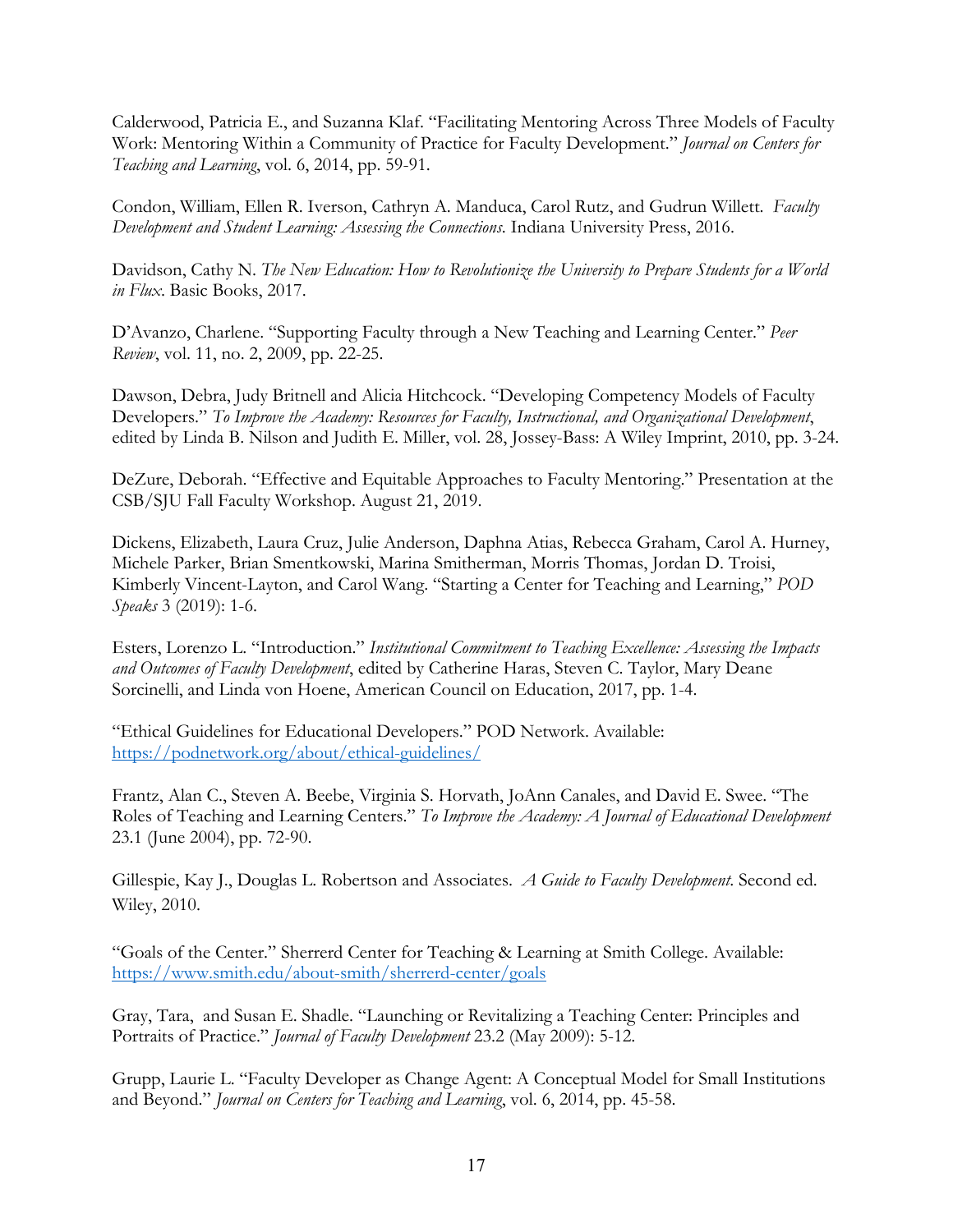Haras, Catherine, Steven C. Taylor, Mary Deane Sorcinelli, and Linda von Hoene, eds. *Institutional Commitment to Teaching Excellence: Assessing the Impacts and Outcomes of Faculty Development*. American Council on Education, 2017.

Hinton, Mary and Michael Hemesath, "An Introduction on the Mellon Grant," *Headwaters 2017*, 60- 63.

Kezar, Adrianna. "Foreward." *Institutional Commitment to Teaching Excellence: Assessing the Impacts and Outcomes of Faculty Development*, edited by Catherine Haras, Steven C. Taylor, Mary Deane Sorcinelli, and Linda von Hoene, American Council on Education, 2017, pp. vii-viii.

Lee, Virginia S. "Program Types and Prototypes." *A Guide to Faculty Development*, edited by Kay J. Gillespie, Douglas L Robertson, and Associates, Jossey-Bass: A Wiley Imprint, 2010, pp. 21-33.

Mooney, Kim M. "Working with a Faculty Committee." *A Guide to Faculty Development*, edited by Kay J. Gillespie, Douglas L Robertson, and Associates, Jossey-Bass: A Wiley Imprint, 2010, pp. 53-66.

Neal, Ed, and Iola Peed-Neal. "Promoting Your Program and Grounding It in the Institution." *A Guide to Faculty Development*, edited by Kay J. Gillespie, Douglas L Robertson, and Associates, Jossey-Bass: A Wiley Imprint, 2010, pp. 99-115.

Reder, Michael. "Does Your College Really Support Teaching and Learning?" *peerReview*, Fall 2007, pp. 9-13.

Reder, Michael. "Effective Practices in the Context of Small Colleges." *A Guide to Faculty Development*, edited by Kay J. Gillespie, Douglas L Robertson, and Associates, Josey-Bass: A Wiley Imprint, 2010, pp. 293-308.

Reder, Michael. "Supporting Teaching and Learning at Small Colleges—Past, Present, & Future: A Message From the Guest Editor." *Journal on Centers for Teaching and Learning*, vol. 6, 2014, pp. 1-11.

Robertson, Douglas L. "Establishing an Educational Development Program." *A Guide to Faculty Development*, edited by Kay J. Gillespie, Douglas L Robertson, and Associates, Jossey-Bass: A Wiley Imprint, 2010, pp. 35-52.

Rockquemore, Kerry Ann. "Most Mentoring Today is Based on an Outdated Model (Essay)." *Inside Higher Ed*, February 3, 2016.

Sorcinelli, Mary Deane. "Ten Principles of Good Practice in Creating and Sustaining Teaching and Learning Centers." *A Guide to Faculty Development: Practical Advice, Examples, and Resources*, edited by Kay Gillespie, 2002, pp. 9-23.

Sorcinelli, Mary Deane. "Faculty Development: The Challenge Going Forward." *peerReview*, Fall 2007, pp. 4-8.